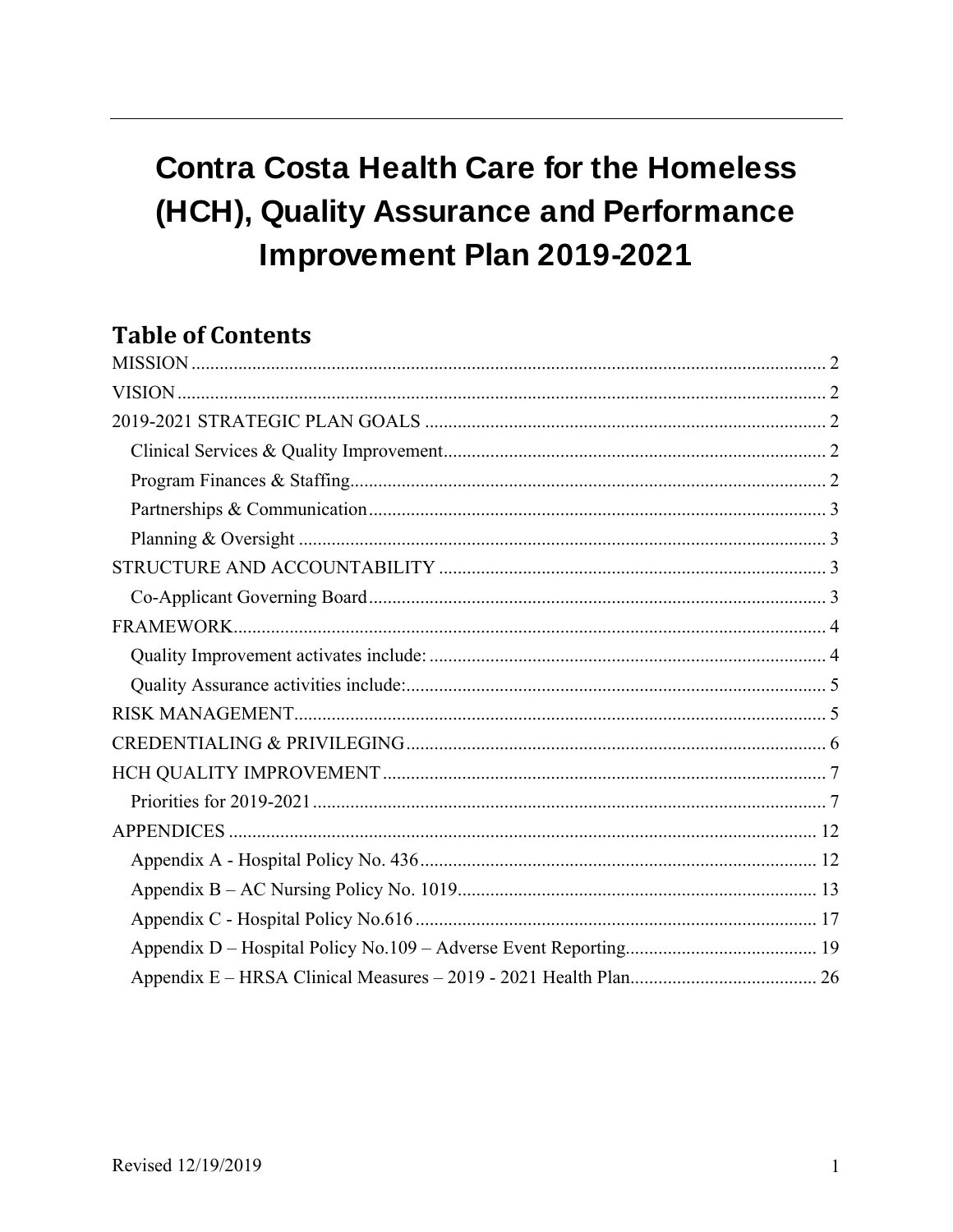# MISSION

Our mission is to improve the health of the homeless population in Contra Costa County by increasing access to health care and by providing a team-oriented approach to health care that focuses on harm reduction and integration of behavioral and medical services.

# **VISION**

All persons experiencing homelessness in Contra Costa County are able to access comprehensive health care services in order to improve health status, effectively manage any chronic conditions and thrive as community members.

# 2019-2021 STRATEGIC PLAN GOALS

# Clinical Services & Quality Improvement

- 1. Develop detailed plan for fixed and mobile services in East Contra Costa County in collaboration with the Health, Housing and Homeless Division, Contra Costa Health Services Ambulatory services and community partners.
- 2. Collect additional data on location and needs of elderly homeless, develop and implement a plan in collaboration with partners, to address needs.
- 3. Update Quality Assurance and Performance Improvement plan to include additional analysis of key clinical process and quality outcome data; identify resources required to implement plan.
- 4. For identified service gaps: Access and, if appropriate, respond to funding and/or reimbursement opportunities.
	- a. Identify regulatory or other structural barriers to implement services and assess ability to remove barriers.

# Program Finances & Staffing

- 1. Continue to ensure all patients are enrolled in the best insurance/coverage programs possible.
- 2. Monitor state and national reimbursement and funding opportunities to support and augment current services.
- 3. Develop capital plan to ensure adequate facilities and equipment for service delivery model including mobile options.
- 4. Identify resources needed for programing changes.
- 5. Include discussion of programmatic changes in monthly staff meetings.
- 6. Provide staff continued core competency, trauma informed care and cultural humility training.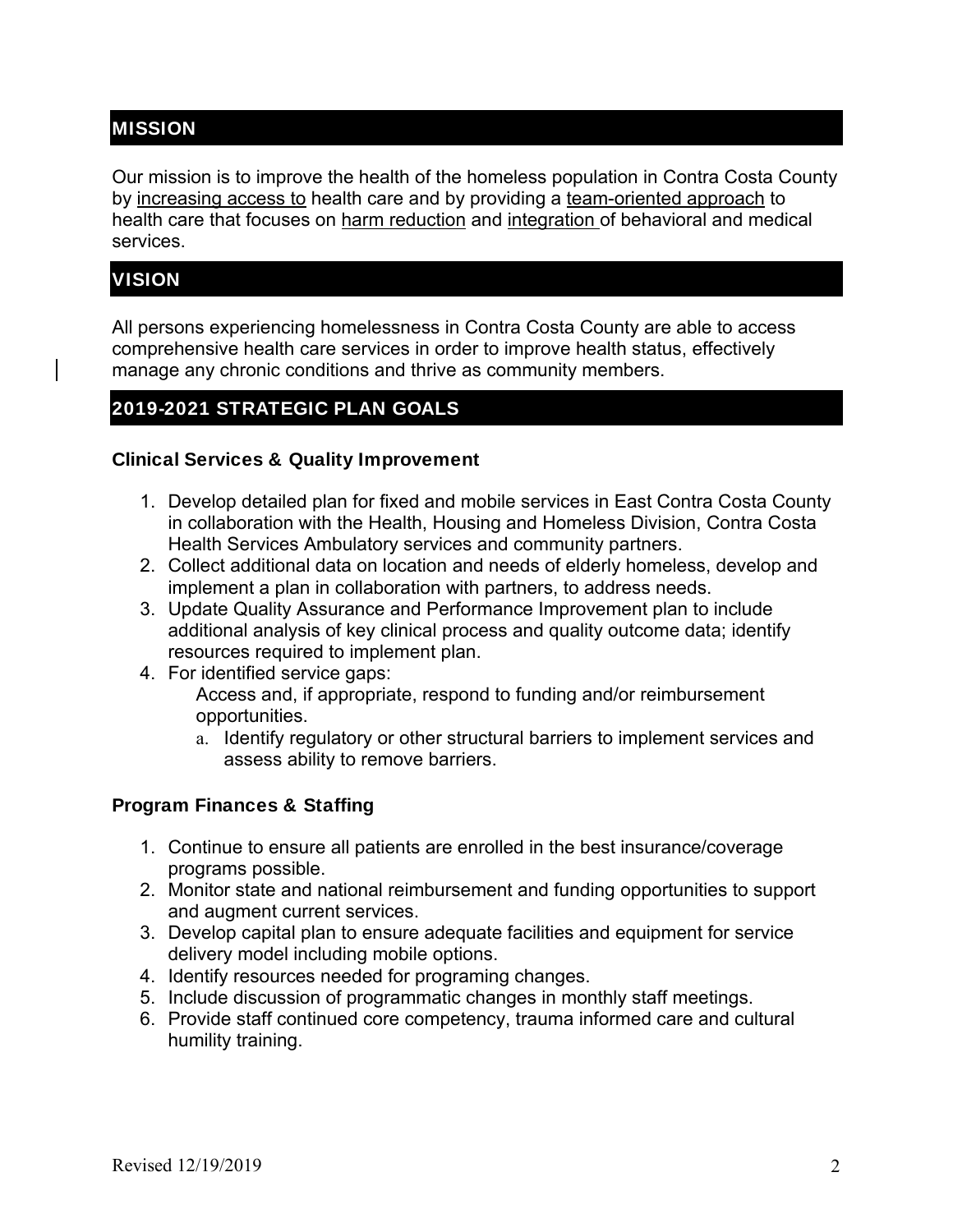# Partnerships & Communication

- 1. Identify 2-3 areas to improve coordination with key County partners including CCHS divisions:
	- a. Health, Housing and Homeless
	- b. Ambulatory
	- c. Emergency
	- d. Behavioral Health
- 2. Develop a "Community Partnership Plan" that includes a guiding vision, identification of key partners and specific goals and objectives for each partner.

# Planning & Oversight

- 1. Identify key questions and issues requiring data to ensure effective planning.
- 2. Review existing needs assessments available through other county entities and identify data gaps to address key questions and issues.
- 3. Conduct internal system analysis of overlapping homeless population data within the Contra Costa Health Services Department.
- 4. Conduct Board assessment; develop Board Development and Training Plan
- 5. Develop dashboard for routine Board reports to include key clinical, operational and financial metrics.

# STRUCTURE AND ACCOUNTABILITY

# Co-Applicant Governing Board

The Co-Applicant Board is the consumer- and community-oriented board whose role it is under regulations applicable to these grants from Health Resources and Services Administration (HRSA) to provide guidance and oversight of the Program included in the HRSA scope of project. The Co-Applicant Board is necessary because the County cannot independently meet all applicable HRSA governance requirements. The Co-Applicant Board shall set priorities and policies for the HCH Program, assist the Program in promoting its goals, provide input and feedback to generally assist the development, implementation, and evaluation of the Program, and serve as the governing board of the HCH Program, carrying out the responsibilities in coordination with the County Board of Supervisors and Contra Costa County Health Services Department.

The County Board of Supervisors shall maintain the sole authority to set general policy on fiscal and personnel matters pertaining to all County facilities and programs. The HCH Project Director makes an annual oral report to the County Board of Supervisors Family and Human Services Committee.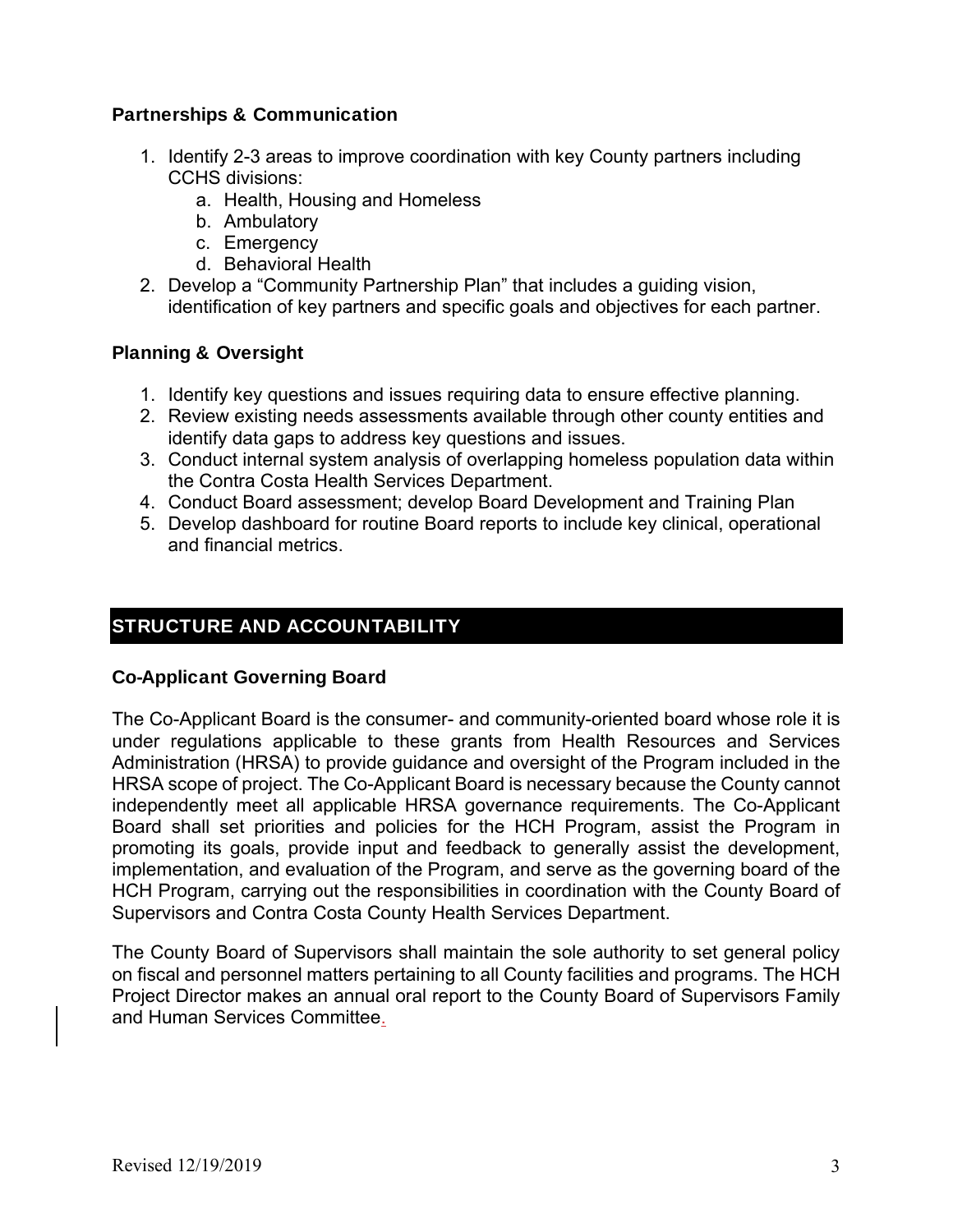# FRAMEWORK

The framework of the HCH Quality Improvement Program is targeted improvement cycles utilizing the Plan, Do, Study, Act (PDSA). A popularized by the Institute for Healthcare Improvement, is a scientifically tested method of using data to test small changes. Resources for major quality improvement efforts are limited, but to the extent possible HCH improvement projects will be guided by the Model for Improvement. To improve patient outcomes, the organization must design processes well and systematically monitor, analyze, and improve its performance. The essential processes for improvement are Plan, Do, Study Act.

# **PLAN**

Measure current performance Analyze information gathered Improvement Opportunity identified Design improvement w/ performance expectations

**DO**

Test/Implement

# **STUDY**

Leadership collects, analyzes, and measures against standard Feedback to team Expectations met?

# **ACT**

Yes, expectations met: educate staff & standardize No, expectations not met: re-design

# Quality Improvement activities include:

- 1. HRSA Clinical and Financial Measures as part of Uniform Data System (UDS) reporting
- 2. Quarterly evaluation of process measures to identify improvement measures and create new program priorities for improvement
- 3. Annual evaluation of outcome measures for Strategic Plan and reporting **requirements**
- 4. Bi-Annual Patient Satisfaction Surveys
- 5. Quarterly consumer meetings and focus groups
- 6. Quarterly reports of program clinic productivity to HCH Co-Applicant Governing Board *(creation of dashboards)*
- 7. Monthly staff meetings
- 8. Weekly case rounds at Homeless shelters and clinics
- 9. Daily "huddles" among clinic team to discuss cases scheduled
- 10. Monthly fiscal report on Financial Performance measures to the CCHS Chief Financial Officer and annual report to HCH Co-Applicant Board. Report will include year to date fiscal data relating to operations and revenue.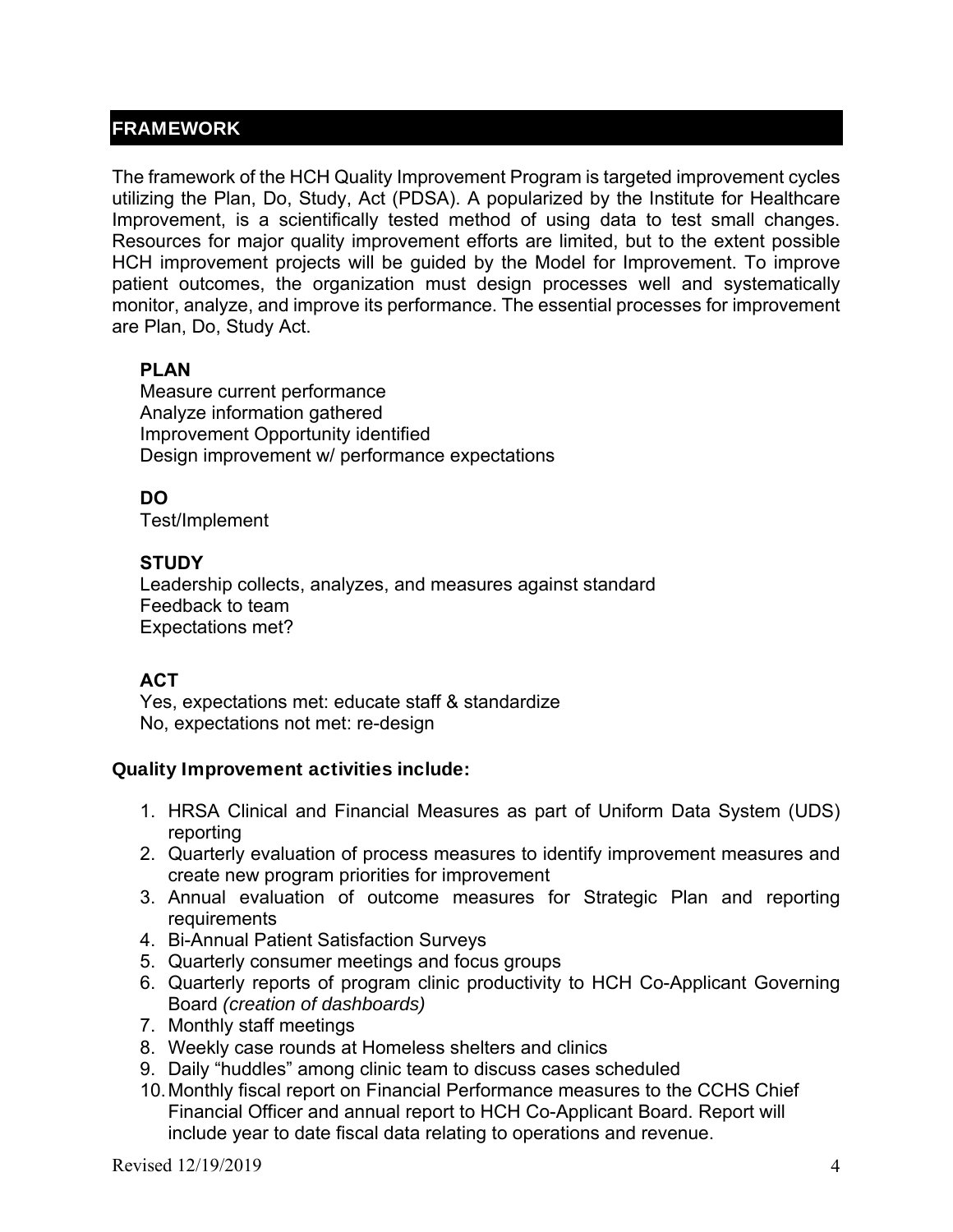*The Medical Director and Nurse Program Manager shall be accountable for the quality of patient care:* 

# Quality Assurance activities include:

- 1. Ongoing (bi-annually) Professional Practice Evaluation (OPPE) & Focused Professional Practice Evaluation (FPPE) processes conducted by HCH Medical Director. (Appendix A - Hospital Policy No. 436)
- 2. Monthly case rounds and Formal Peer Review (PAVISEE) according to standard practice guidelines.
- 3. Monthly focused chart reviews by HCH Providers
- 4. Patient Satisfaction Surveys
- 5. Consumer meetings and focus groups
- 6. Patient Complaints & Grievances (Appendix B AC Nursing Policy No. 1019&

Appendix C - Hospital Policy No.616)

- 7. Medical Error Reduction:
	- a. If trends are identified the Medical Director and Nurse Program Manager shall assure there is measurable improvement in indicators with a demonstrated link to the reduction of medical errors.
	- b. The Medical Director and Nurse Program Manager shall review the experiences of other Health Care for the Homeless Programs as they become available and assure that measures shown to be effective in reducing medical errors are implemented within the organization.

*Any data collected from above will be reviewed and analyzed by the Medical Director, the Project Director, the Nurse Program Manager, the Planning and Policy Manager and the Health Planner Evaluator.* 

# RISK MANAGEMENT

All unusual, unexpected, or untoward occurrences, including "near misses" at HCH sites are reported by staff witnessing the event using an unusual occurrence form. Unusual Occurrences include falls, medication errors, equipment failures, assaults, property theft, treatment events, etc. including events which have the potential to harm a patient even if no harm occurs.

HCH is a small program and unusual occurrences and errors are unusual. Unusual occurrences and errors are analyzed immediately by the Nurse Program Manager and sent to Risk Management as appropriate. They are also reviewed for trends annually by the Nurse Program Manager and discussed with the team. Reports are filed for three to five years to trend infrequent occurrences. High risk and high-volume unusual occurrence events are used to identify quality improvement initiatives.

Adverse Event Reporting *(Appendix D – Hospital Policy No.109)*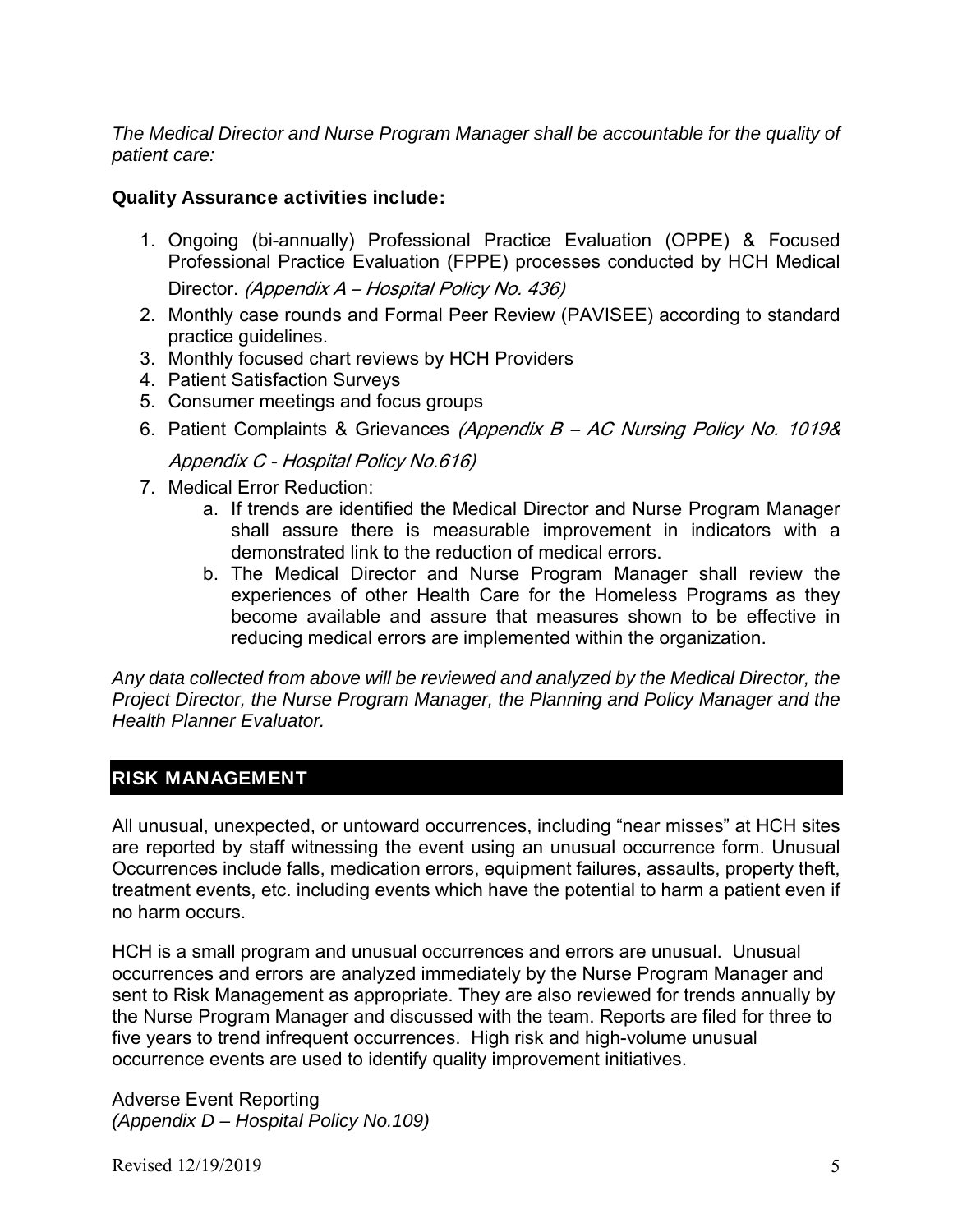It shall be the policy of Contra Costa Regional Medical Center and Health Centers (CCRMC&HC) to report events, as defined within Health and Safety Code §1279.1(b), §1280.15(b), 1317.4(c), 42 CFR §482.13(g), or CCR §70737(a) and 71535, to the California Department of Public Health (CDPH) or the Centers for Medicare and Medicaid Services (CMS), as appropriate, within the time frame directed by the regulation. It is also our policy to investigate the source of the event, initiate any mitigation actions that may be indicated and cooperate fully with CDPH or CMS throughout the process.

Adverse Events, Restraint and Seclusion Deaths, Unusual Occurrences, EMTALA, and other Safety Events will be internally reported using the online Safety Events Reporting System (SERS).

# CREDENTIALING & PRIVILEGING

### Care provided by Physicians and Psychiatrists:

Care provided by a Physician or Psychiatrist is authorized by their Medical Board of California license and as an authorized employee of Contra Costa Health Services.

#### Care provided by Nurse Practitioners:

Care provided by an NP is authorized by their California NP license and as an authorized employee of Contra Costa Health Services.

### Care provided by Dentists:

Care provided by a Dentist is authorized by their Dental Board of California license and as an authorized employee of Contra Costa Health Services.

# Care provided by Registered Dental Assistants:

Care provided by a Registered Dental Assistant is authorized by their Dental Board of California license and as an authorized employee of Contra Costa Health Services.

# Care provided by Registered Nurses and Public Health Nurses:

RNs and PHNs providing clinical care operate within the scope of their nursing license. For straightforward common situations when there is no doctor or nurse practitioner available, they also operate under Standing Orders from the licensed Medical Director. They also have access to the Medical Director and HCH FNPs who can give verbal orders for urgently needed care. Such orders are cosigned by adding a note to the electronic medical record.

#### Care provided by licensed Behavioral Health staff:

Licensed Clinics Social Workers (LCSW) and/or Marriage Family Therapists (MFT) providing clinical care are authorized by their California Board of Behavioral Sciences license and as an authorized employee of Contra Costa Health Services.

# Care provided by non-licensed staff:

Unlicensed staff such as Community Health Workers, Substance Abuse Counselors, and Mental Health Specialists are restricted to activities permitted for non-licensed personnel and all care is performed under the supervision of licensed personnel.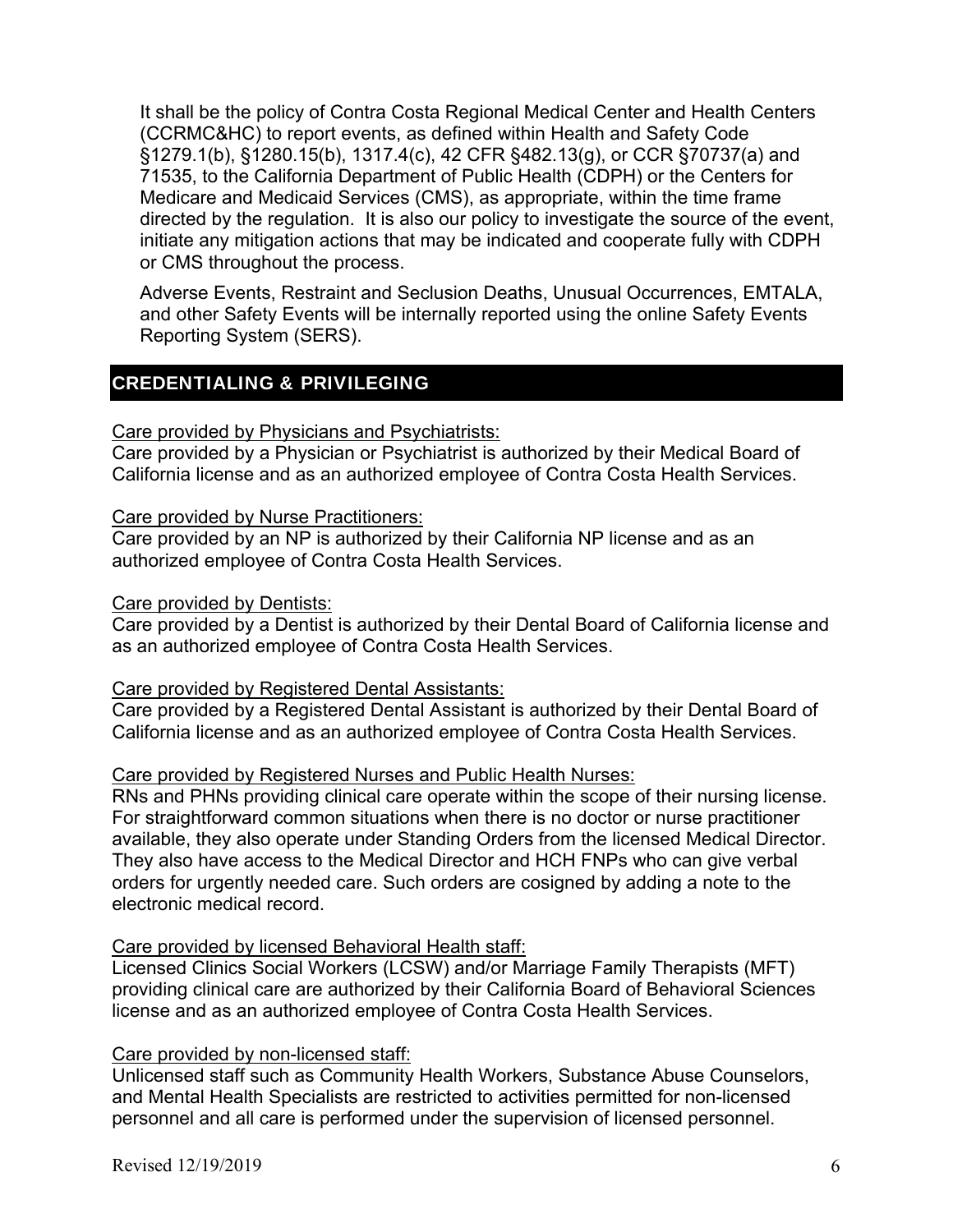# HCH QUALITY IMPROVEMENT

### Priorities for 2019-2021

# 1. **Improve outcomes on all HRSA Clinical Measures**

(Appendix E – HRSA Clinical Measures – Health Plan)

# 2. **Strategically design a Behavioral Health (BH) Integration plan to identify**

#### **goals and services our patients need**

Measures:

- a. Percent of HCH Behavioral Health patients who received the Screening, Brief Intervention, Referral and Treatment (SBIRT) during the reporting year
- b. Percent of HCH Behavioral Health patients with an active Behavioral Health Episode during the reporting year
- c. Percent of HCH Behavioral Health patients with a Psychiatric Emergency Services (PES) visit during the reporting year
- d. Percent of HCH Behavioral Health patients with a Detention stay during the reporting year

| <b>Behavioral Health Integration Plan</b> |                    |      |      |      |  |
|-------------------------------------------|--------------------|------|------|------|--|
| <b>Measure</b>                            | 2018<br>(Baseline) | 2019 | 2020 | 2021 |  |
| <b>SBIRT Screening</b>                    | 31.6%              |      |      |      |  |
| <b>Connected to BHS</b>                   | 34.4%              |      |      |      |  |
| <b>PES Visits</b>                         | 40.2%              |      |      |      |  |
| <b>Detention Stays</b>                    | 27.3%              |      |      |      |  |

# **3. Diabetes: Create individualized improvement plans for diabetics seen in**

# **HCH department with a Hemoglobin Test (A1c) over 9 or missing an A1c**

- a. Percent of HCH diabetic patients whose most recent A1c was over 9.0 or missing
- b. Percent of HCH patients with an A1c over 9.0 or missing who received a telephone follow up from HCH during the reporting year

| <b>Diabetic Improvement Plans</b> |                                        |      |      |      |  |
|-----------------------------------|----------------------------------------|------|------|------|--|
| <b>Measure</b>                    | 2018<br>(Baseline)                     | 2019 | 2020 | 2021 |  |
| A1 $c$ 9.0+ or missing            | 46.8%                                  |      |      |      |  |
| Diabetic Follow Up                | $N/A$ -<br>Workflow not<br>Established |      |      |      |  |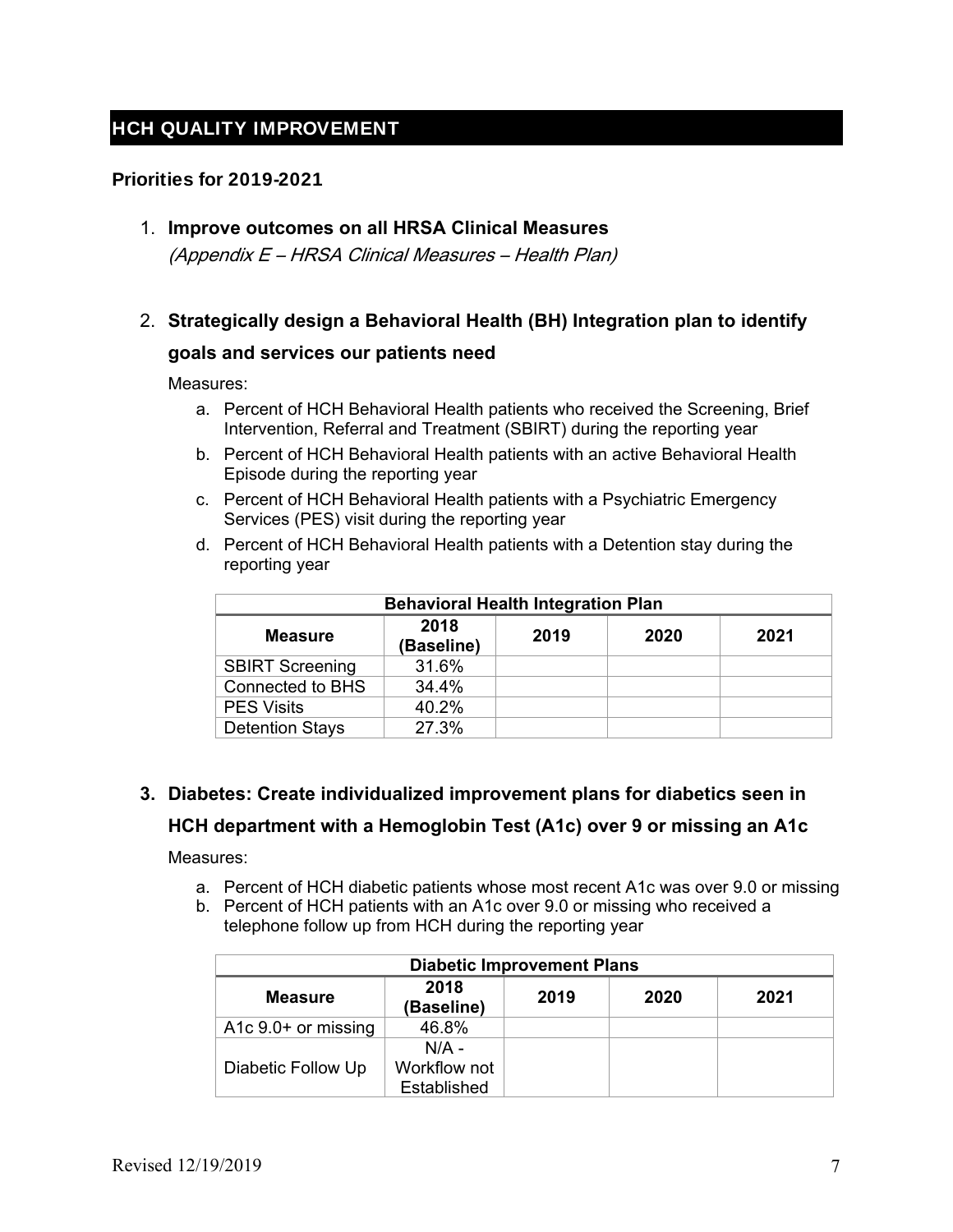- *a. The HCH team has begun an initiative to identify diabetic patients either with poor control (A1c >9) or without appropriate follow up within the last year. In an effort to address this;* 
	- *i. a referral queue has been created for providers to refer poorly controlled diabetics to our community health workers to arrange meetings and focus on healthier eating and opportunities to improve their blood glucose management,*
	- *ii. a list of patients is generated identifying those that meet the above criteria every 6 months and review their care plans to ensure they are getting appropriate follow up and management,*
	- *iii. the HCH team is participating in a NHCH learning collaborative to develop innovative way to manage diabetes in patients experiencing homelessness.*

# **4. Congestive Heart Failure (CHF): Create individualized plans for those seen in HCH department diagnosed with CHF**

Measures:

*a.* Percent of HCH patients with a CHF diagnosis who have a CHF checklist documented in their chart during the reported year.

| <b>Diabetic Improvement Plans</b>                            |              |  |  |  |  |
|--------------------------------------------------------------|--------------|--|--|--|--|
| 2018<br>2019<br>2020<br>2021<br><b>Measure</b><br>(Baseline) |              |  |  |  |  |
|                                                              | $N/A$ -      |  |  |  |  |
| <b>CHF Checklist</b>                                         | Workflow not |  |  |  |  |
|                                                              | Established  |  |  |  |  |

*Contributing Factors:* 

- *a. The HCH team is seeking to ensure that all of our patients with S-CHF are being managed appropriately. In an effort to address this;* 
	- *i. a check-lists for our patients with S-CHF has been created to ensure their treatment plans were optimized and they have been offered all of the appropriate interventions to best manage their disease.*

# **5. Increase Communicable Disease screening with Point of Care Tests (POCT)**

- a. Number of completed screening orders for Human Immunodeficiency Virus (HIV), Hepatitis C Virus (HCV), and syphilis during the reporting year
- b. Percent of HCH patients due for screening during the reporting year with a completed screening order for HIV, HCV, and syphilis.
- c. Percentage of positive HIV, HCV, and syphilis POCTs with completed follow up labs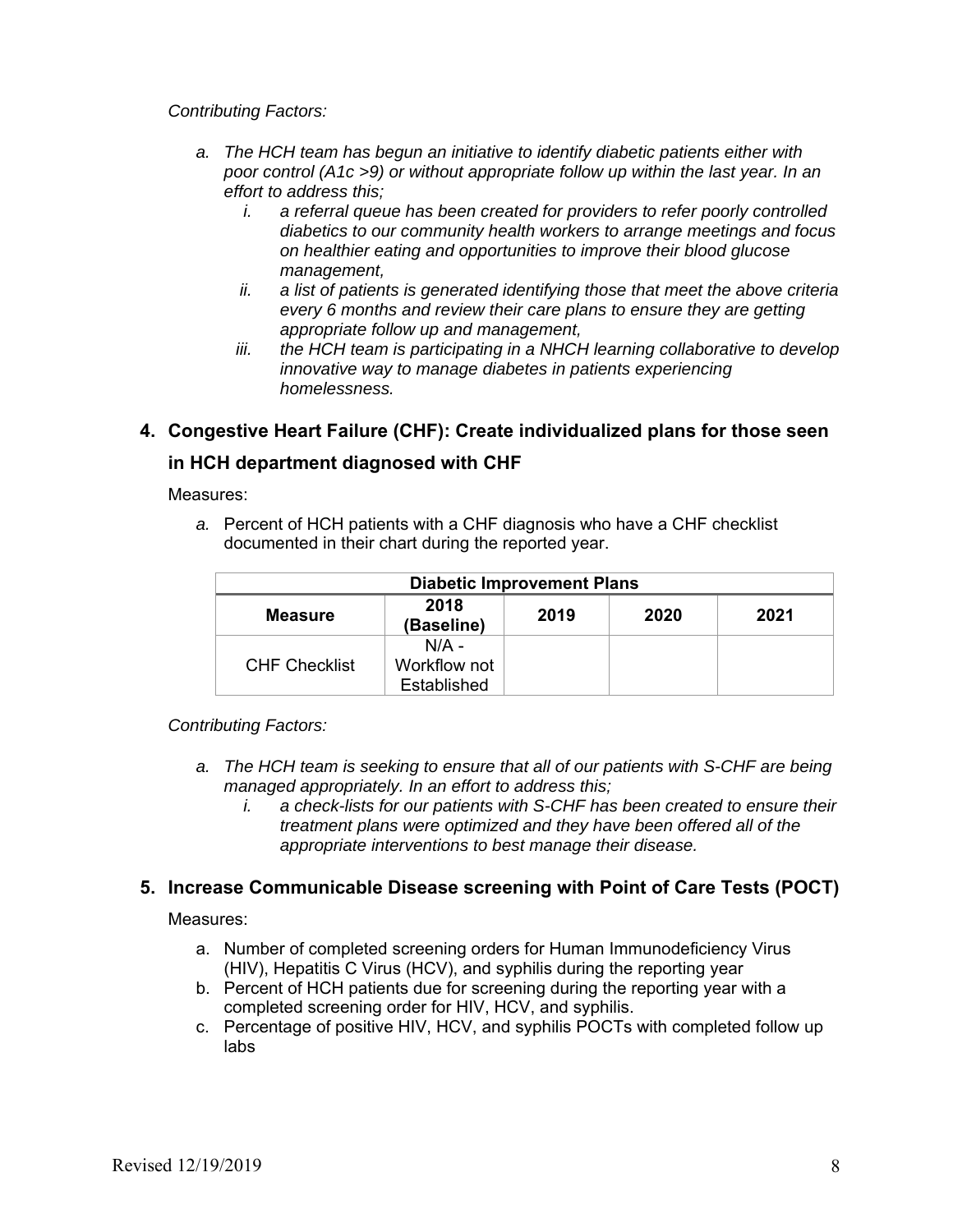| <b>Communicable Disease Screening - HIV</b> |                                        |      |      |      |  |
|---------------------------------------------|----------------------------------------|------|------|------|--|
| <b>Measure</b>                              | 2018<br><b>Baseline)</b>               | 2019 | 2020 | 2021 |  |
| Number of<br>Screenings                     | 681                                    |      |      |      |  |
| <b>Percent of Patients</b><br>Screened      | 25.3%                                  |      |      |      |  |
| Follow up labs<br>complete                  | $N/A -$<br>No Positive<br><b>POCTs</b> |      |      |      |  |

| <b>Communicable Disease Screening - HCV</b> |                    |      |      |      |
|---------------------------------------------|--------------------|------|------|------|
| <b>Measure</b>                              | 2018<br>(Baseline) | 2019 | 2020 | 2021 |
| Number of<br>Screenings                     | 166                |      |      |      |
| <b>Percent of Patients</b><br>Screened      | 6.9%               |      |      |      |
| Follow up labs<br>complete                  | 16.7%              |      |      |      |

| <b>Communicable Disease Screening - Syphilis</b> |                                  |      |      |      |  |
|--------------------------------------------------|----------------------------------|------|------|------|--|
| <b>Measure</b>                                   | 2018<br>(Baseline)               | 2019 | 2020 | 2021 |  |
| Number of<br>Screenings                          | 524                              |      |      |      |  |
| <b>Percent of Patients</b><br>Screened           | 20.0%                            |      |      |      |  |
| Follow up labs<br>complete                       | $N/A -$<br>No POCTs<br>conducted |      |      |      |  |

- a. *The HCH team seeks to ensure all patients have the opportunity for early identification, referral and treatment of communicable diseases in the moment. In an effort to address this;* 
	- i. *Over the past 2 years HCH has made an effort to increase the availability or POCTs for CDs. We have introduced POC HIV, Hepatitis C and, in the next month will introduce, syphilis testing.*

# **6. Increase Screening and Treatment for Hepatitis C virus (HCV) for those**

#### **seen in HCH department**

- a. Percent of HCH patients due for HCV screening during the reporting year with a completed screening order for HCV
- b. Percent of HCH patients with a detectable viral load that were prescribed HCV treatment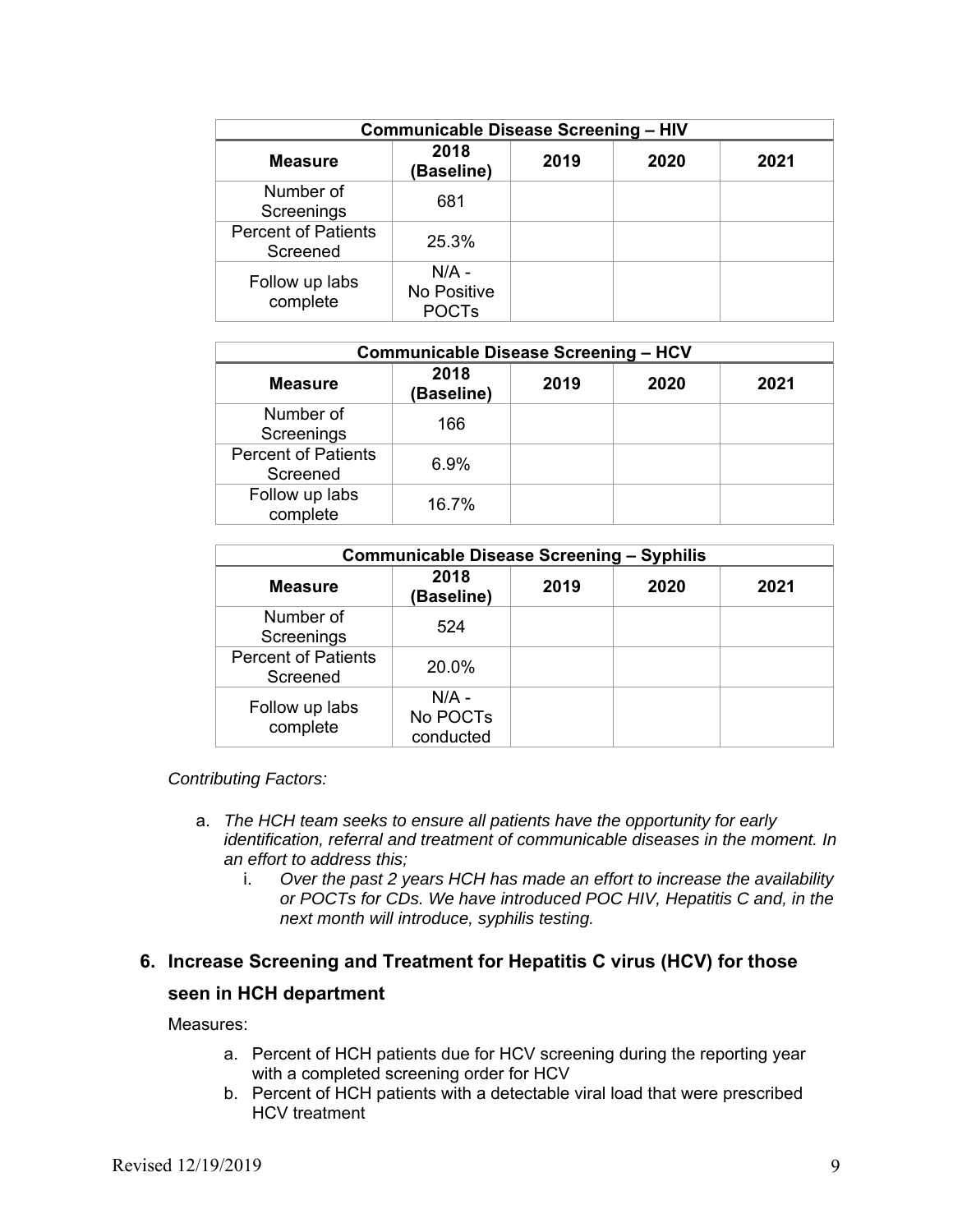| <b>HCV Screening and Treatment</b>                           |       |  |  |  |  |
|--------------------------------------------------------------|-------|--|--|--|--|
| 2018<br>2019<br>2020<br>2021<br><b>Measure</b><br>(Baseline) |       |  |  |  |  |
| <b>HCV Screening</b>                                         | 6.9%  |  |  |  |  |
| Prescribed<br>Treatment                                      | 44.0% |  |  |  |  |

- *a. Hepatitis C is the leading cause of liver transplants in America and new medications are available with cure rates in the 95-99%. Patients experiencing homelessness experience higher rates of hepatitis C but lower rates of being offered treatment. In effort to address this;* 
	- *i. The HCH team began offering treatment to all patients that are able to complete appropriate pre-treatment lab testing.*

# **7. Pilot patient self-Papanicolaou (PAP) Test within HCH department to**

# **validate for larger CCHS system**

Measures:

a. Percent of HCH patients due for a PAP test with a completed PAP test during the reporting year.

| <b>Completed PAP Test</b>                             |  |  |  |  |  |
|-------------------------------------------------------|--|--|--|--|--|
| 2018<br>2019<br>2020<br>2021<br>Measure<br>(Baseline) |  |  |  |  |  |
| 47.2%<br><b>Completed PAP</b>                         |  |  |  |  |  |

*Contributing Factors:* 

- *a. Cervical cancer screening rates are lower and rates of cervical cancer are higher among homeless women. This is due to the invasive nature of acquiring a PAP smear from women, which traditionally has required a provider to perform a pelvic exam to collect a sample. In an effort to address this;* 
	- *i. increase cervical cancer screening among our patients, HCH piloted a project to allow patients to self-collect PAP smears.*

# **8. Increase availability for addiction treatment in all HCH Clinics (i.e. Drug**

**Enforcement Administration (DEAx) wavier for all providers, knowledge of** 

**medication assisted treatment alcohol/opiate dependence, mental health** 

# **staff comfortable with addiction counseling, trainings, and screening)**

- a. Percent of HCH providers with a DEAx waiver
- b. Percent of HCH clinical staff receiving annual motivational interviewing and Sublocade injection training
- c. Percent of HCH patients with an opioid use disorder that were offered buprenorphine or referred to methadone clinic during the reporting year
- d. Percent of HCH patients with an opioid use disorder that received a prescription for buprenorphine or methadone during the reporting year.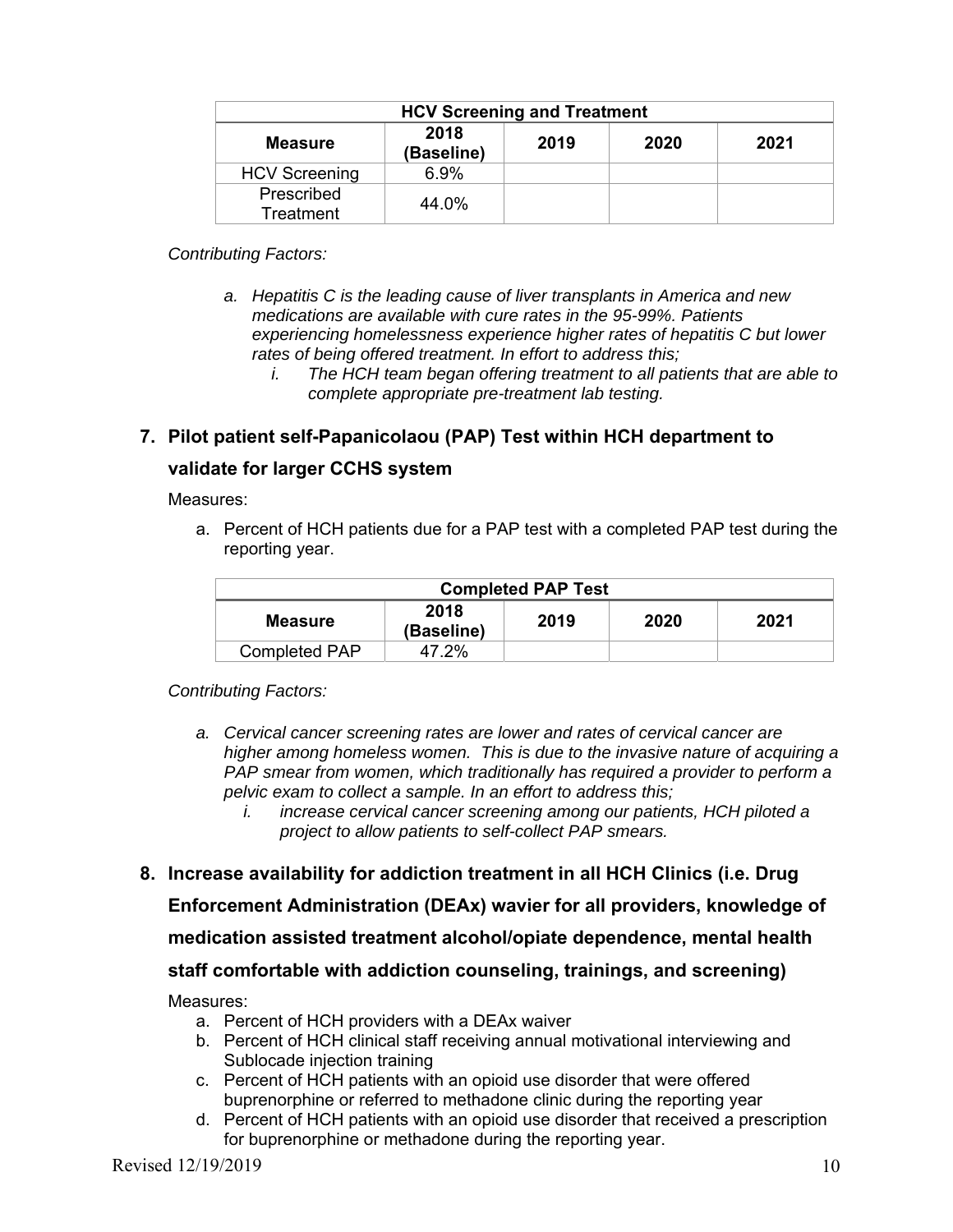| <b>Medication Assisted Treatment (MAT) for Addiction</b> |                                              |      |      |      |  |
|----------------------------------------------------------|----------------------------------------------|------|------|------|--|
| <b>Measure</b>                                           | 2018<br>(Baseline)                           | 2019 | 2020 | 2021 |  |
| <b>DEAx providers</b>                                    | 90.9%                                        |      |      |      |  |
| MI/Sublocade<br>Training                                 | $MI = 100\%$<br>Sublocade $=$<br>not offered |      |      |      |  |
| Offered MAT                                              | 86.5%                                        |      |      |      |  |
| <b>Prescribed MAT</b>                                    | 73.1%                                        |      |      |      |  |

- *a. Recent data supports the effectiveness of medication assisted treatment (MAT) for several substance use disorders. In particular, treatment of opioid-use disorder with a buprenorphine. In effort to address this;* 
	- *i. HCH has made it the goal that all providers will be waivered to offer buprenorphine in every treatment setting and will be comfortable with "low threshold" buprenorphine, meaning that they will offer MAT on the first visit in an effort to lower barriers to treatment and safe lives from day one of meeting a patient.*
	- *ii. The HCH Medical Director will offer trainings on MAT for alcohol use disorder and ensure all providers are comfortable prescribing MAT.*

# **9. Increase ratio of external non-revenue funding to patients served by 3%**

#### **annually**

Measure:

a. Dollars of external non-revenue funding received during the reporting year

| <b>External Non-Revenue Funding</b>                          |  |  |  |  |  |
|--------------------------------------------------------------|--|--|--|--|--|
| 2018<br>2019<br>2020<br>2021<br><b>Measure</b><br>(Baseline) |  |  |  |  |  |
| <b>Funding Amount</b><br>\$3,194,520                         |  |  |  |  |  |

#### **10. Decrease uninsured patients by 2.5%**

Measure:

a. Percent of HCH patients with an insurance status of uninsured as of their last visit during the reporting year.

| <b>Uninsured Patients</b> |                    |      |      |      |  |
|---------------------------|--------------------|------|------|------|--|
| <b>Measure</b>            | 2018<br>(Baseline) | 2019 | 2020 | 2021 |  |
| Uninsured                 | 22.6%              |      |      |      |  |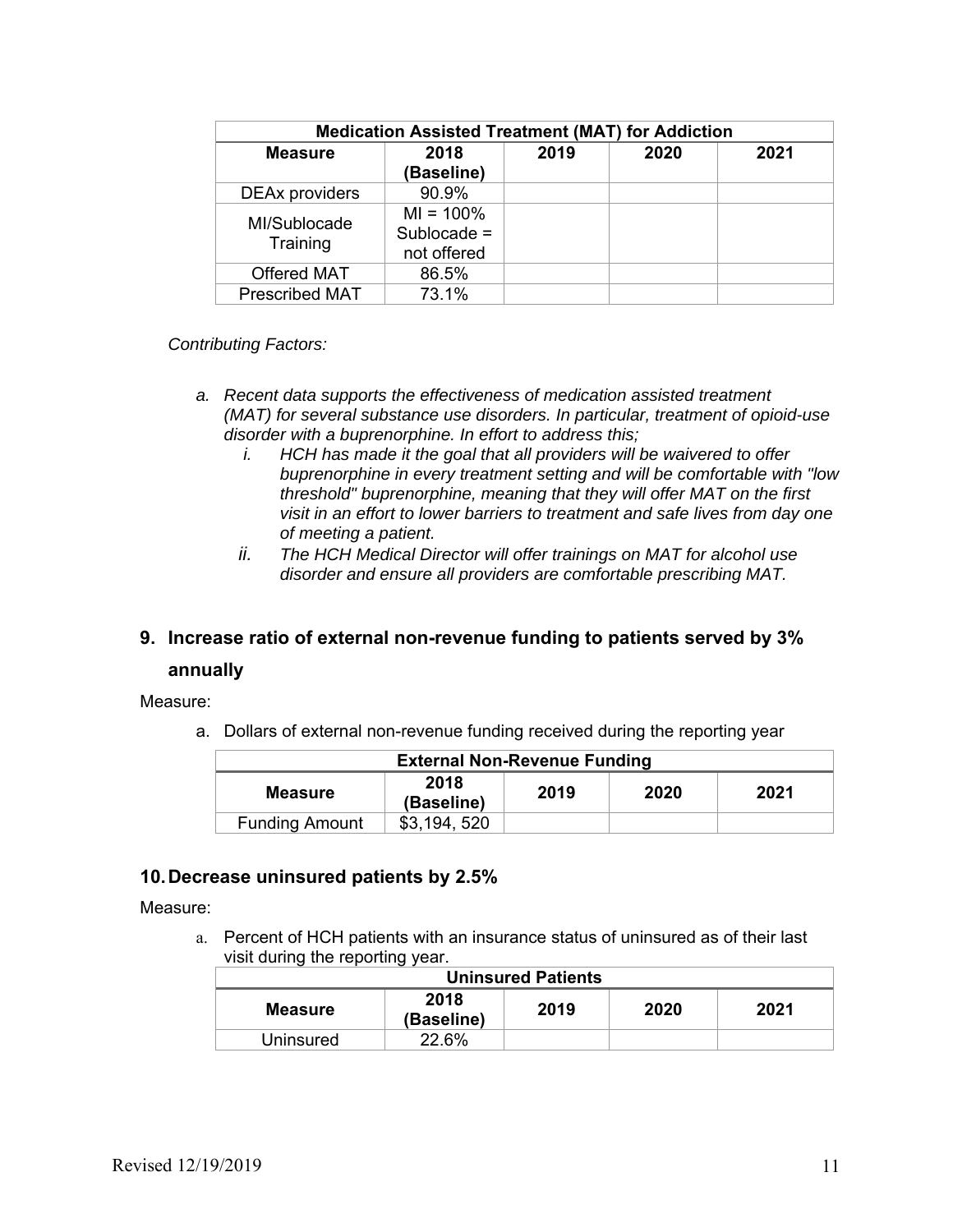# APPENDICES

#### Appendix A - Hospital Policy No. 436

**CONTRA COSTA REGIONAL MEDICAL CENTER HOSPITAL POLICY NO. 436 HOSPITAL AND HEALTH CENTERS** 

#### **ONGOING PROFESSIONAL PRACTICE EVALUATION**

#### **I. PURPOSE:**

The intent of the policy is to provide medical staff with performance data for all practitioners with privileges on an ongoing basis rather than at the two-year reappointment process. This will allow for a timelier assessment of professional practice, and provide an opportunity to improve performance as indicated.

#### **II. REFERENCES:**

The Joint Commission: 2015 Hospital Accreditation Standards, MS.08.01.03

#### **III. PROCEDURE:**

 Department chairs will review performance data for their department members every 11 months. The medical staff president will review performance data for department chairs every 11 months. Data would include but not be limited to core measures scores by department, delinquency rates by provider, summary of peer review by provider, patient complaints by provider. A decision will be made during the review to continue, limit or revoke privileges.

Department chairs have the authority to continue privileges or to issue oral or written counseling or warnings. Limitation or revocation of privileges would require the chair to summarize practitioner findings at a closed session of the Medical Executive Committee (MEC). Upon hearing the findings, the MEC can decide to, among other actions, continue, limit or revoke privileges, or to investigate the matter in more detail through formal investigation.

An Ongoing Professional Practice Evaluation (OPPE) form will be completed at the time of the review. This, along with the performance data reviewed will be maintained in the practitioners credentials file until the two-year reappointment process has been completed. The type of data collected will be defined by the medical staff and approved by the Medical Executive Committee.

#### **IV. FORMS:**

Ongoing Professional Practice Evaluation (OPPE) Form – (Attachment A.)

#### **V. RESPONSIBLE STAFF:**

Medical Staff President Medical Staff Department Chairs

#### **REVIEWED/REVISED:** 11/2009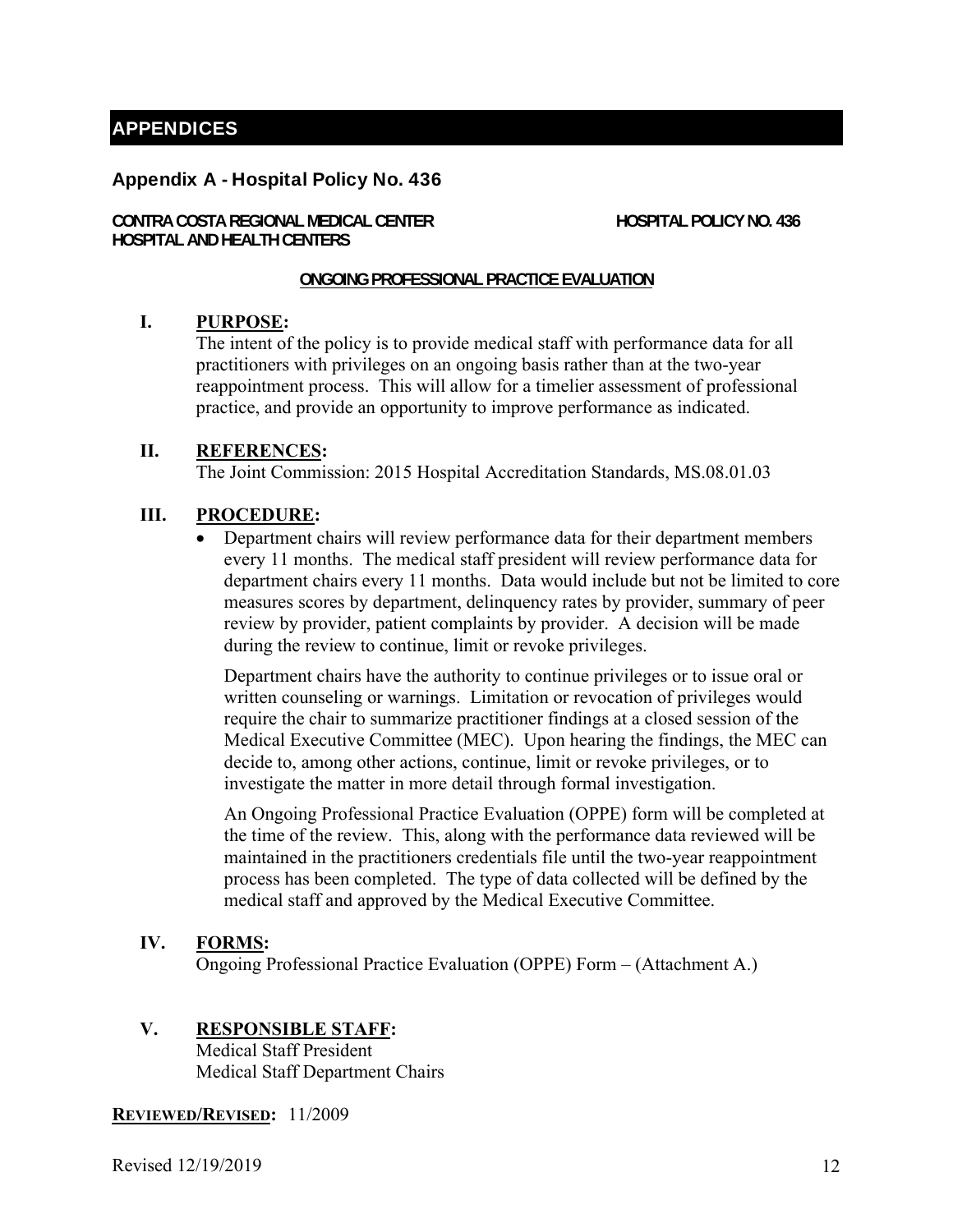# Appendix B – AC Nursing Policy No. 1019

**CONTRA COSTA REGIONAL MEDICAL CENTER AC NURSING POLICY NO: 1019 HOSPITAL AND HEALTH CENTERS** 

# **PATIENT COMPLAINTS**

### **I. PURPOSE:**

To outline the procedure to be followed for handling patient complaints in ambulatory care.

### **II. REFERENCES:**

CCRMC Policy #616, "Patient Grievance/Complaint Policy." TJC 2016 Standard RI.01.07.01, "The patient and his or her family have the right to have complaints reviewed by the hospital."

### **III. POLICY:**

The principal individuals designated as grievance coordinators for Ambulatory Care are the Clinic Coordinators\* with the Patient Relations Coordinator being responsible for following-up, tracking and maintaining records of all complaints. Any minor complaint or inquiry which may be easily handled when it is brought to the attention of a staff member is not considered to be a patient complaint, unless the patient requests a more formal process for addressing the expressed concern. Complaints which require some investigation or follow-up are forwarded to the appropriate individuals who are responsible for finding of fact and resolution:

- Complaints involving nursing Clinical Services Manager
- Complaints involving medical staff Department Chair or designee
- Complaints involving ancillary departments, including registration and appointments Ancillary Department Manager
- All other complaints Clinic Coordinator\*
- Complaints involving billing Credit and Collections Department in Patient Accounting (925-313-6512)

These individuals are responsible for finding of fact and resolution according to the following time frames:

- For CCHP members: Within 14 business days for non-quality of care complaints, and 14 calendar days for quality of care complaints.
- For non-CCHP members: Within 30 calendar days.

For CCHP members, the summary of findings and resolution is sent to CCHP Member Services, who responds in writing to the CCHP member. For non-CCHP members, the responsible individual or the Patient Relations Coordinator responds in writing directly to the patient or the patient's representative.

All written responses to non-CCHP patient complaints shall have the following included in the response: "You also have the right to file this complaint with the California Department of Health Services Licensing and Certification Program, Santa Rosa/Redwood Coast District Office, 2170 Northpoint Parkway, Santa Rosa, CA 94507 (phone 707-576-6775, fax: 707-576-2418). Or you can file with the Quality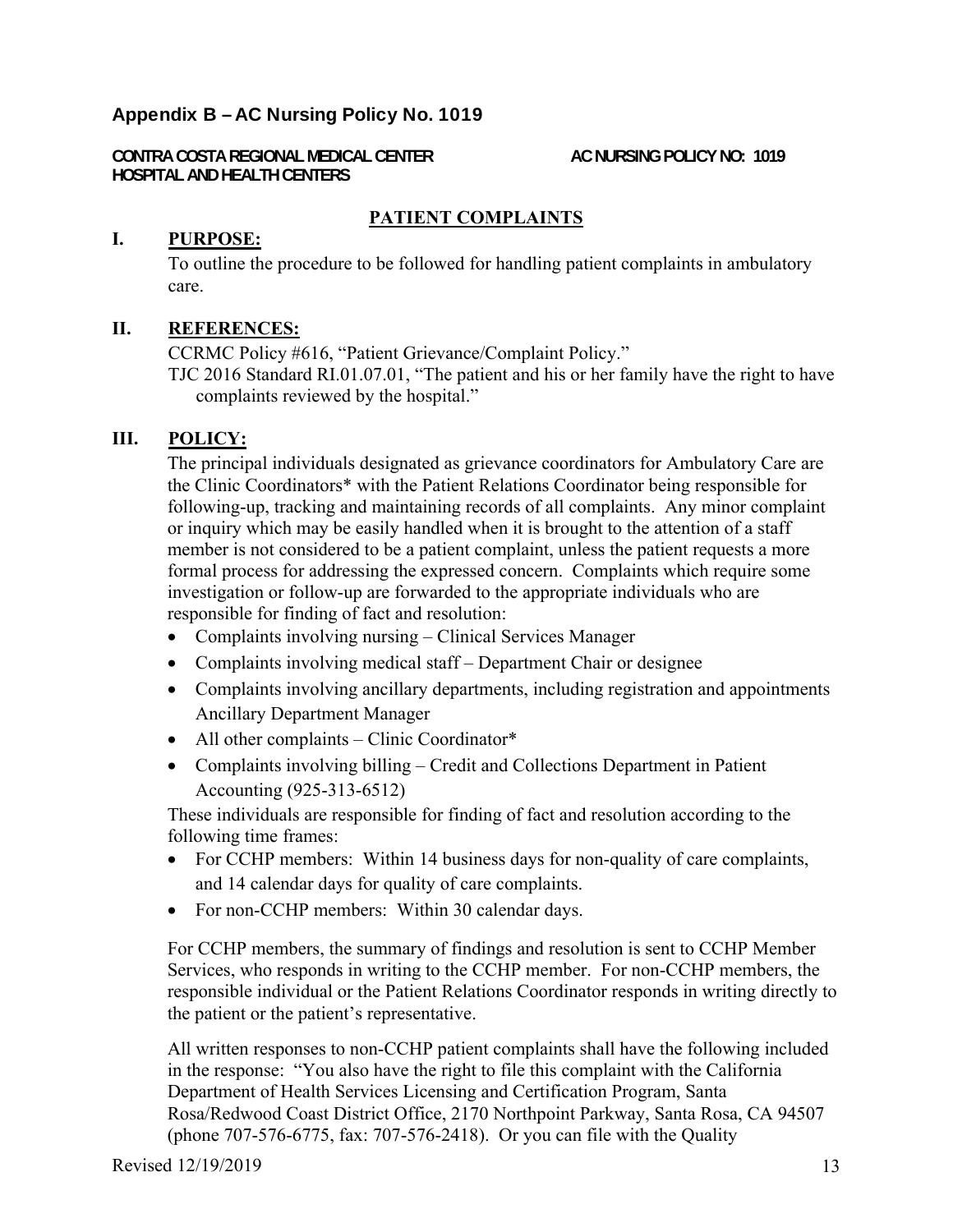Improvement Organization (QIQ): Health Services Advisory Group (HSAG), 5201 West Kennedy Blvd, #900, Tampa FL 33609-1822 (phone: 800-842-1602 extension 3512, TTY# 800-881-5980. The Medical Board of California has the authority in the state to take disciplinary action against a provider's license. You can contact them at 2005 Evergreen Street, Suite 1200, Sacramento, CA 95815, or by calling 1-800-633-2322.

When there is any issue of health center or provider liability, the Patient Relations Coordinator or the Risk Management Patient Safety Officer must review the response to the patient in advance. A "finding of fact" which implies a significant issue of liability must be referred to the Safety Officer (925-370-5195).

All ambulatory care complains will be recorded in the log or database, maintained by the Patient Relations Coordinator.

### **IV. AUTHORITY/RESPONSIBILITY:**

All Ambulatory Care Clinic staff

# **V. PROCEDURE:**

A. Face-To-Face and Telephone Complaints:

- 1. The ambulatory care employee made aware of the patient complaint should contact one of the following administrative representatives to speak to the patient:
	- a. Clinic Coordinator\* (telephone complaints only in MTZ, AHC/AOAC, and ECOAC).
	- b. Clinical Services Manager
	- c. Lead Clerk (BHC only)
	- d. Patient Relations Coordinator (MTZ only, face-to-face complaints)
	- e. CCHP Member Services Representative (All CCHP members should be informed of their option of filing their complaint with a CCHP Member Services Representative.)

In the event that the individuals above are not available to talk with the patient, the patient may be offered a Patient Complaint/Grievance form (A-546). The employee may assist the patient with completion of the form, if available to do so. CCHP members should be referred to file their complaint directly with CCHP at 1-877-661-6230.

- 2. The administrative representative receiving the face-to-face and/or telephone complaint should do the following:
	- a. Listen to the patient (without interrupting);
	- b. Attempt to defuse patient anger/frustration;
	- c. Address the patient's concern as quickly as possible;
	- d. For complaints which take time for investigation:
		- 1) Explain to the patient our complaint procedure;
		- 2) Offer CCHP members the option of filing their complaint with CCHP.
	- e. Complete, assist patient with completion or have patient complete A-546 (make certain form has patient's identification label on it, or hand-write the patient's name and financial class in upper right hand corner);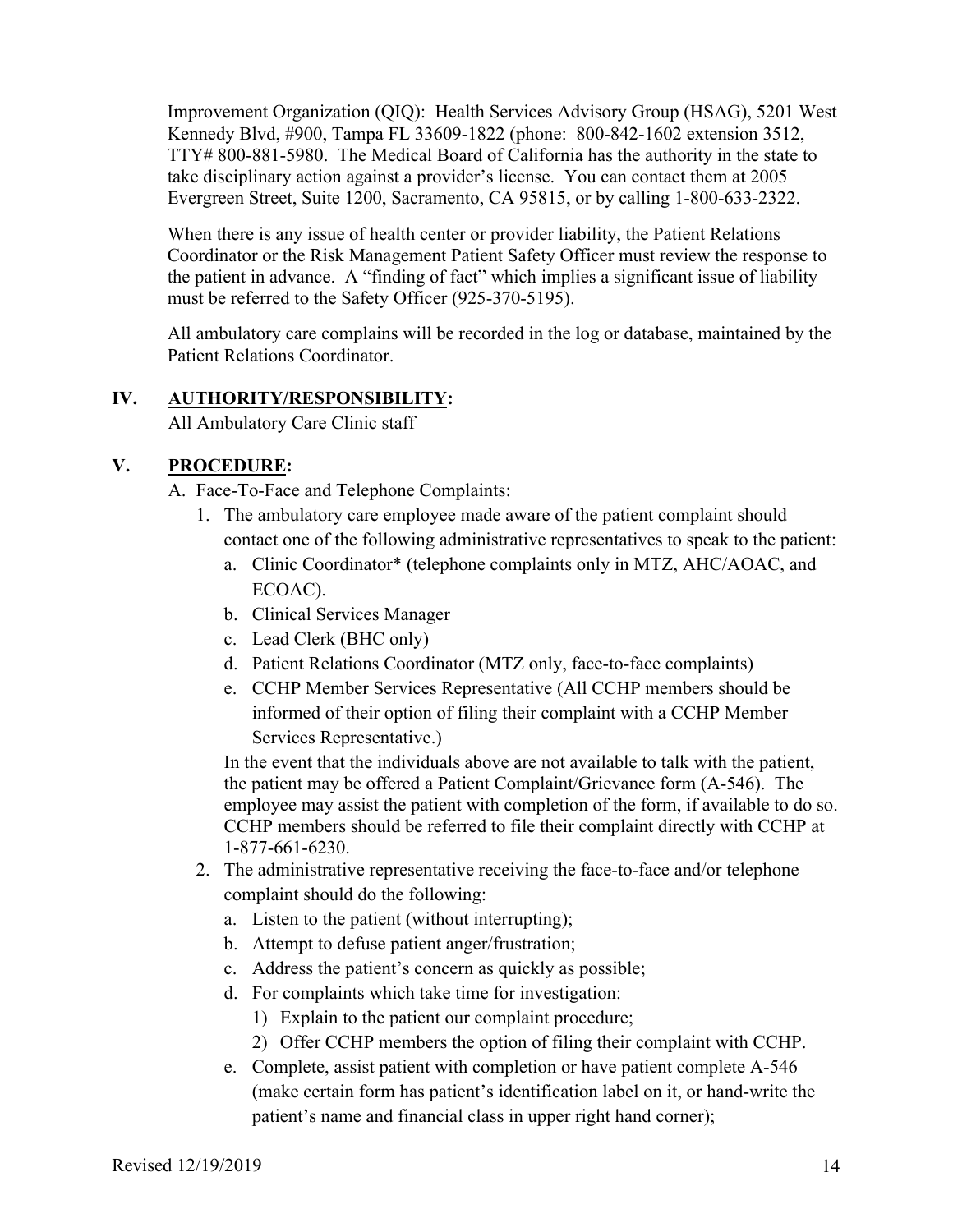- f. If patient is a CCHP member, the Clinic Coordinator will email via ccLink a copy of the complaint to the Patient Relations Coordinator and CCHP Member Services on the same day.
- B. Written Complaints

The Clinic Coordinator\* is responsible for coordinating responses to (1) face-to-face and telephone complaints which cannot be easily handled and are, therefore recorded on an A-546; and (2) other written complaints received via mail or transmittal.

- 1. The Clinic Coordinator\* will:
	- a. Receive all written complaints, documenting the date of receipt.
	- b. Forward via ccLink all complaints (side 2 only) to Patient Relations Coordinator for follow-up action.
- 2. The Patient Relations Coordinator will:
	- a. Maintain database of all patient complaints.
	- b. Upon receipt of complaint form from Clinic Coordinators and/or CCHP Member services, forward to the manager for investigation and follow-up.
	- c. Work with the responsible manager to ensure that a final written response is prepared and sent as outlined in Section III of this policy.
	- d. On a quarterly basis, send Clinic Coordinators a list of all resolved and unresolved complaints.
	- e. On an annual basis, send Ambulatory Care Administrator summary of calendar year complaints in Ambulatory care.
- 3. The responsible manager will:
	- a. Investigate complaint, including any employee involved in the process and take the appropriate action.
	- b. For CCHP member complaints, do not respond directly to the patient. The finding of fact and resolution should be summarized in writing and sent to the Patient Relations Coordinator to forward to CCHP.
	- c. For non-CCHP member, work directly with the Patient Relations Coordinator to ensure that a written response is sent to the patient within 30 days. The manager should send a draft response to Patient Relations Coordinator, who will coordinate finalizing and sending response to the patient.
- 4. CCHP Member Services or Quality Management will:
	- a. Send via fax all CCHP member grievances involving CCRMC/CCHC.
	- b. Send via e-mail a copy of final responses involving CCHP members to the Patient Relations Coordinator.
	- c. Work with the Patient Relations Coordinator to ensure that a final written response is prepared and sent as outlined in the Policy section.
- C. Retention of Records

Both the completed complaint forms and the computerized log shall be retained for a period of five years and shall be open to inspection by the appropriate accreditation and regulatory agencies.

# **VI. FORMS:**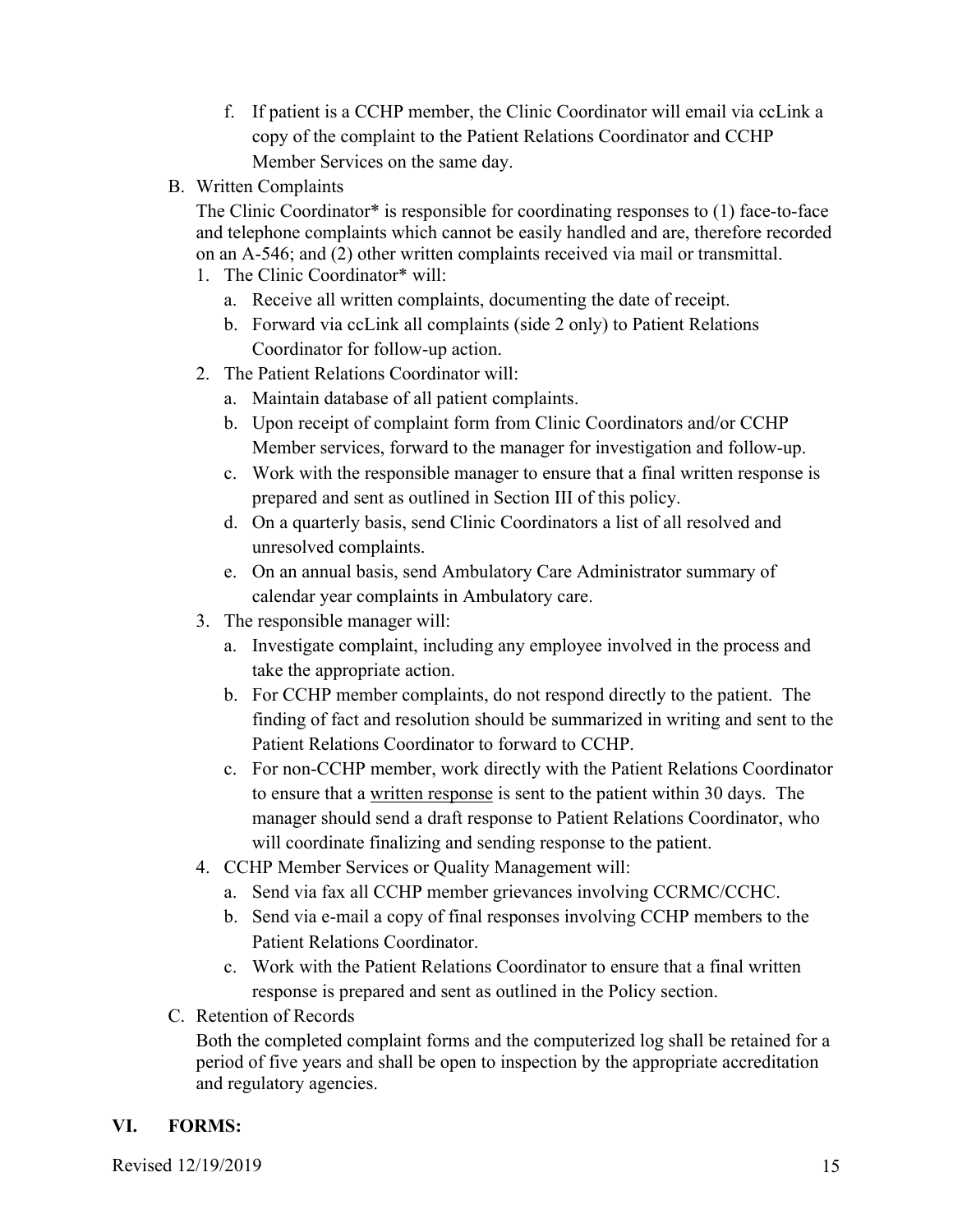"Patient Complaint/Grievance" form (A-546)

**REVIEWED**: 9/2012, 11/2016

**REVISED:** 8/2013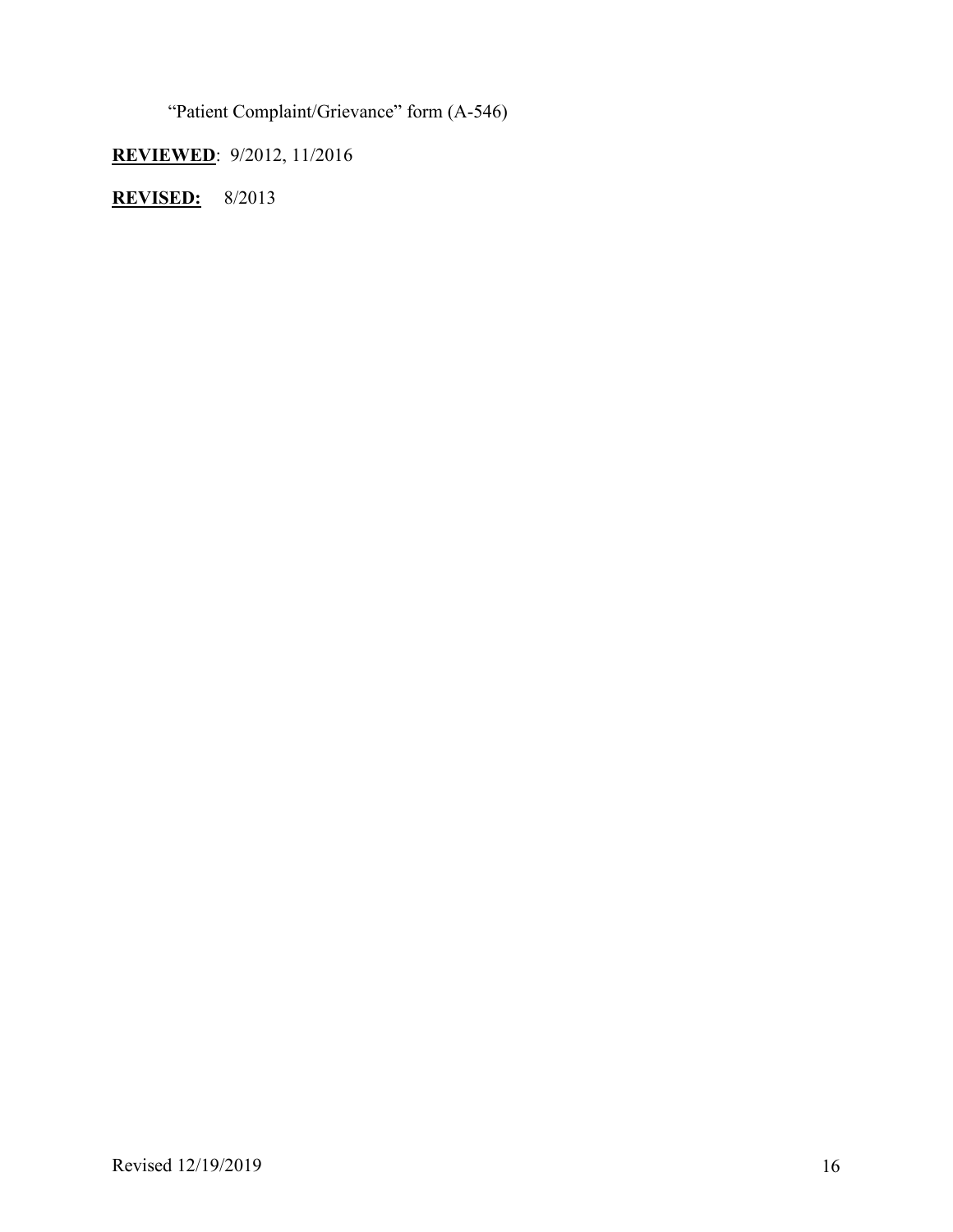### Appendix C - Hospital Policy No.616

Patient not currently with Contra Costa Health Plan Paciente SIN el Plan de Salud de Contra Costa Mail to: Contra Costa Regional Medical Center **Patient Relations Department** 2500 Alhambra Ave Martinez, Ca. 94553 (925) 370-5144 Fax (925) 370-5992

Patient with Contra Cost Health Plan Paciente CON el Plan de Salud de Contra Costa Mail to: Contra Costa Health Plan Member Services 595 Center Ave., Suite 100 Martinez, CA 94553 1-877-661-6230 (Press 2) Fax: 925-313-6047

#### **Patient Complaint / Grievance Form**

Formulario de quejas / reclamos de pacientes

| Patient Name: Name: Name: Name: Name: Name: Name: Name: Name: Name: Name: Name: Name: Name: Name: Name: Name: Name: Name: Name: Name: Name: Name: Name: Name: Name: Name: Name: Name: Name: Name: Name: Name: Name: Name: Name |                           | Date of Birth: New York 1988                                             |
|--------------------------------------------------------------------------------------------------------------------------------------------------------------------------------------------------------------------------------|---------------------------|--------------------------------------------------------------------------|
| Nombre del miembro                                                                                                                                                                                                             | Fecha de nacimiento       |                                                                          |
| Patient Medical Record Number:<br>Número de identificación                                                                                                                                                                     | Teléfono                  | Telephone #: New York 2014                                               |
| Address: No. 1996. The Second State of the Second State of the Second State of the Second State of the Second State of the Second State of the Second State of the Second State of the Second State of the Second State of the |                           |                                                                          |
| Dirección                                                                                                                                                                                                                      |                           | Did another person assist you with<br>completing this form? ¿Alguna otra |
| <b>Location of Service:</b>                                                                                                                                                                                                    | Date of Service:          | persona le avudó a completar este                                        |
| Lugar de Servicio                                                                                                                                                                                                              | Fecha de Servicio         | formulario?<br>Yes/Si $\Box$ No/No $\Box$                                |
| Name of person completing this form:                                                                                                                                                                                           | Relationship to patient:  |                                                                          |
| Nombre de la persona que completa este formulario:                                                                                                                                                                             | Relación con el paciente: |                                                                          |
| Signature of person, completing this form.                                                                                                                                                                                     | Date:                     |                                                                          |
| Firma de la persona que completa este formulario:                                                                                                                                                                              |                           | Fecha:                                                                   |

Briefly Describe Complaint: (Please include as much detail as possible including names of the people involved, the circumstances leading up to the conflict, and any information you feel is important to the complaint):

Descripción breve de la queja (Por favor describa con detalle el incidente incluyendo los nombres de personas envueltas, las circunstancias que causaron el conflicto, y cualquiera información pertinente a la queja):

What action are you requesting? ¿Cuál acción está usted pidiendo?

The patient or patient legal guardian must sign the Patient Complaint/Grievance Form. We are unable to process this request without the patient's explicit agreement. /El paciente, o el tutor del paciente, deben firmar el Formulario de Quejas y Reclamaciones. Esta solicitud no se puede procesar sin el acuerdo explícito del paciente.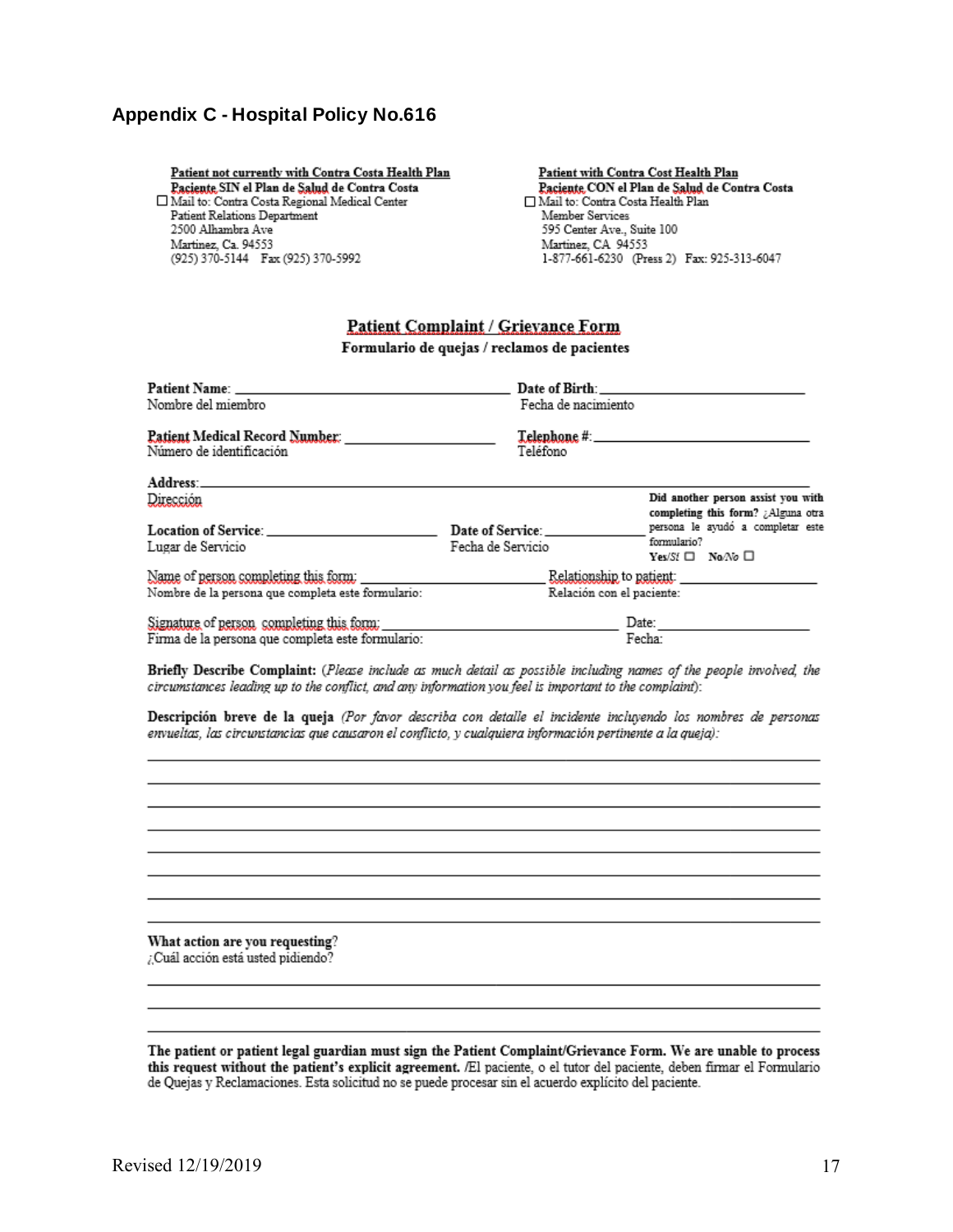I authorize that all information pertaining to this grievance, possibly including medical records and clinical information, be shared with the Contra Costa Health Plan for the express purpose of resolution of this grievance. / Yo autorizo a que toda la información concerniente a este reclamo, posiblemente incluyendo los datos en el expediente médico e información clínica, sea compartida únicamente con el Plan de Salud de Contra Costa, con el propósito expreso de encontrar una solución para este reclamo.

Patient Signature/Firma del miembro

Date/Fecha

Your complaint will be thoroughly investigated and you will receive an answer within thirty (30) days or before. Su queja se investigará minuciosamente y recibirá una respuesta dentro de treinta (30) días o antes.

#### PATIENTS NOT CURRENTLY WITH CONTRA COSTA HEALTH PLAN FILING A COMPLAINT **OR GRIEVANCE** PACIENTES SIN EL PLAN DE SALUD DE CONTRA COSTA QUE PRESENTAN UNA QUEJA O

#### **RECLAMO**

If you have a complaint or grievance that has not been satisfactorily resolved for more than 30 days you may call Contra Costa Regional Medical Center, Patient Relations Office at (925) 370-5144 for further assistance. / Si usted tiene una queja o reclamo que no se haya resuelto de manera satisfactoria durante más de 30 días, puede comunicarse con el Centro Médico Regional de Contra Costa, Oficina de Relaciones del Paciente llamando al (925) 370-5144 para obtener ayuda.

# CONTRA COSTA HEALTH PLAN PATIENTS FILING A COMPLAINT PLEASE READ YOUR **RIGHTS BELOW**

#### PACIENTES CON EL PLAN DE SALUD DE CONTRA COSTA QUE PRESENTEN UNA QUEJA, FAVOR DE LEER SUS DERECHOS A CONTINUACIÓN

The California Department of Managed Health Care is responsible for regulating health care service plans. If you have a grievance against your health plan, you should first telephone your health plan at (Contra Costa Health Plan1-877-661-6230 (Press 2) and use your health plan's grievance process before contacting the department. Utilizing this grievance procedure does not prohibit any potential legal rights or remedies that may be available to you. If you need help with a grievance involving an emergency, a grievance that has not been satisfactorily resolved by your health plan, or a grievance that has remained unresolved for more than 30 days, you may call the department for assistance. You may also be eligible for an Independent Medical Review (IMR). If you are eligible for IMR, the IMR process will provide an impartial review of medical decisions made by a health plan related to the medical necessity of a proposed service or treatment, coverage decisions for treatments that are experimental or investigational in nature and payment disputes for emergency or urgent medical services. The department also has a toll-free telephone number (1-888-HMO-2219) and a TDD line (1-877-688-9891) for the hearing and speech impaired. The department's Internet Website http://www.hmohelp.ca.gov has complaint forms, IMR application forms and instructions online." / E1 Departamento de Atención Administrada de la Salud de California (DMHC) reglamenta planes del cuidado de salud. Si usted tiene una queja en contra del plan de salud, usted primero debería llamar al plan al 1-877-661-6230 (Oprima 2) y usar el proceso de quejas formales del plan antes de llamar al DMHC. Utilizar este proceso de reclamo no se le probibe cualquier derecho legal o soluciones disponibles a usted. Si usted necesita avuda, con un reclamo que está relacionado a una emergencia, una queja que no ha sido resuelta satisfactoriamente por el Plan de Salud, o una queia que no ha sido resuelta por más de 30 días, usted puede llamar al DMHC para recibir ayuda. Usted también podría ser elegible para una Evaluación Médica Independiente (IMR). Si usted califica para una IMR, el proceso de IMR proxeería una exaluación imparcial de las decisiones médicas. tomadas por el plan de salud relacionadas con la necesidad médica de un servicio o tratamiento propuesto, con terapias experimentales o de investigación, o con reclamaciones rechazadas por servicios médicos de emergencia o de urgencia. El DMHC también tiene un número de teléfono gratis (1-888-HMO-2219). Personas que tienen problemas de oir o de hablar pueden llamar al 1-877-688-9891 (TDD). El domicilio del Internet http://www.hmohelp.ca.gov tiene formularios con instrucciones para presentar quejas o pedir una IMR.

2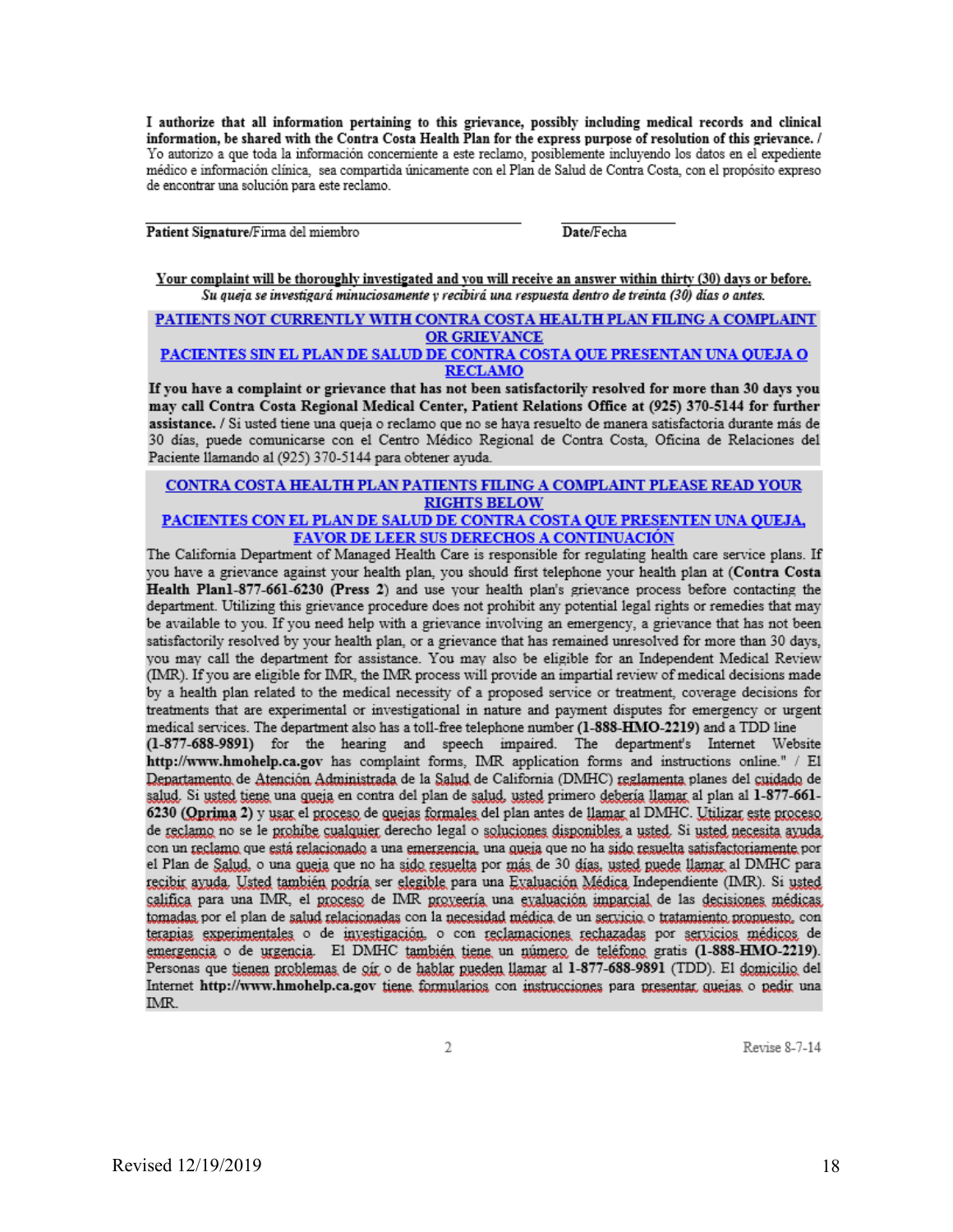# Appendix D – Hospital Policy No.109 – Adverse Event Reporting

**CONTRA COSTA REGIONAL MEDICAL CENTER HOSPITAL POLICY NO. 109 HOSPITAL AND HEALTH CENTERS** 

### **ADVERSE EVENT REPORTING**

#### **I. PURPOSE:**

To comply with the mandated reporting requirements of Health and Safety Code §1279.1(b), §1280.15(b), 42 CFR §482.13(g), and CCR §70737(a) and 71535, and to support the improvement of patient safety and quality improvement initiatives.

#### **II. REFERENCES:**

Adverse Events: California Health and Safety Code §1279.1, 1279.2, 1279.3, 1280.4 EMTALA reporting: California Health and Safety Code §1317.4(c) EMTALA: 42 CFR §489.20-489.24 Restraint & Seclusion Deaths: 42 CFR §482.13(g) Unusual Occurrences: Title 22, California Code of Regulations §70737(a) and 71535, CCHSD 611-ES, CCHSD 501-PCC The Joint Commission (TJC) Standards LD.04.04.05,EP 7

#### **III. POLICY:**

It shall be the policy of Contra Costa Regional Medical Center and Health Centers (CCRMC&HC) to report events, as defined within Health and Safety Code §1279.1(b), §1280.15(b), 1317.4(c), 42 CFR §482.13(g), or CCR §70737(a) and 71535, to the California Department of Public Health (CDPH) or the Centers for Medicare and Medicaid Services (CMS), as appropriate, within the time frame directed by the regulation. It is also our policy to investigate the source of the event, initiate any mitigation actions that may be indicated and cooperate fully with CDPH or CMS throughout the process.

Adverse Events, Restraint and Seclusion Deaths, Unusual Occurrences, EMTALA, and other Safety Events will be *internally* reported using the online Safety Events Reporting System (SERS).

Exceptions, not reported in SERS:

- Employee injuries are reported to Contra Costa County Risk Management using forms AK-30 and DWC-1.
- Child abuse or neglect, see CCHSD Policy 400-PCS, CCRMC Policy 566
- Domestic violence, see CCHSD Policy 401-PCS, CCRMC Policy 575
- Adult/elder abuse, see CCHSD Policy 405-PCS, CCRMC Policy565
- IT Security incidents, see CCHSD Policy 702-C
- Code Blue, RRT, Behavioral Response, and OB Response calls, in and of themselves, will not be reported in SERS.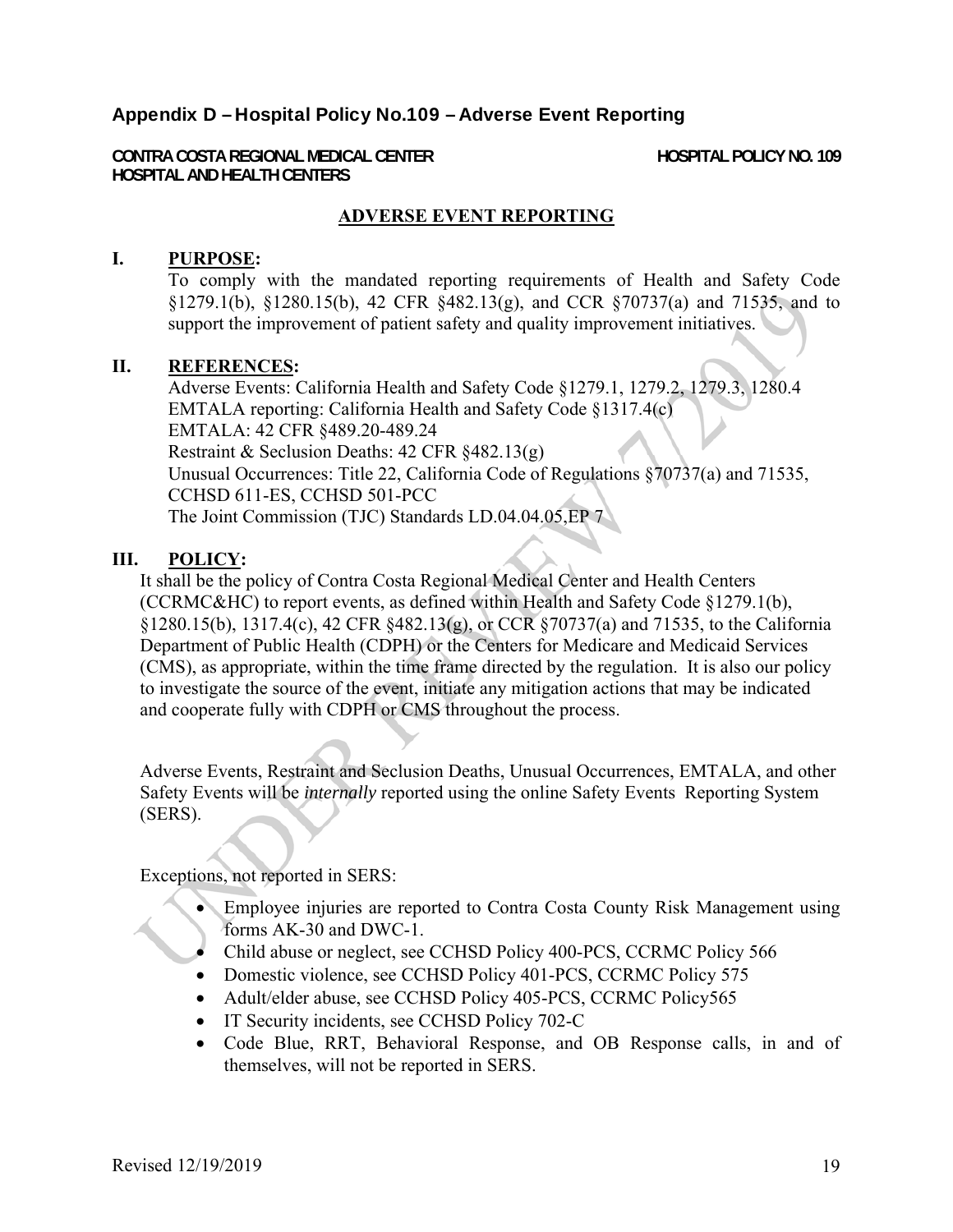CCRMC&HC will also comply with the reporting requirements of the Safe Medical Device Act (CCRMC Policy 347) when an event causes patient death or serious disability involving the use or function of equipment or devices.

Whenever an event warrants an investigation, the investigation will be conducted under the auspices of the Performance Improvement Committee (PIC) and afforded Peer Review, Evidence Code §1157, protection from discovery. CCRMC Policy 172 describes the investigation process. The investigation does not replace the physician peer review process and referrals will be made to the involved Medical Staff Department, as appropriate.

# **IV. AUTHORITY/RESPONSIBILITY:**

CCRMC & HC employees and contractors witnessing an event CCRMC & HC Administration Performance Improvement Committee and Chairperson Health Care Risk Manager Department Managers (Clinical, Patient Services)

# **V. DEFINITIONS:**

- **A.** "Adverse Event" includes any of the following**: (These events are also considered sentinel events by the TJC. Please see policy 172 – Respoonding to Sentinel Events.**
	- 1. Surgery performed on a wrong body part that is inconsistent with the documented informed consent for that patient. A reportable event does not include a situation requiring prompt action that occurs in the course of surgery or a situation that is so urgent as to preclude obtaining informed consent
	- 2. Surgery performed on the wrong patient.
	- 3. The wrong surgical procedure performed on a patient that is inconsistent with the documented informed consent for that patient. A reportable event does not include a situation requiring prompt action that occurs in the course of surgery, or a situation that is so urgent as to preclude the obtaining of informed consent.
	- 4. Retention of a foreign object in a patient after surgery or other procedure, excluding objects intentionally implanted as part of a planned intervention and objects present prior to surgery that are intentionally retained.
	- 5. Death during or up to 24 hours after induction of anesthesia after surgery of a normal, healthy patient who has no organic, physiologic, biochemical, or psychiatric disturbance and for whom the pathologic processes for which the operation is to be performed are localized and do not entail a systemic disturbance.
	- 6. Patient death or serious disability associated with the use of a contaminated drug, device, or biologic provided by the health facility when the contamination is the result of generally detectable contaminants in the drug, device, or biologic, regardless of the source of the contamination or the product.
	- 7. Patient death or serious disability associated with the use or function of a device in patient care in which the device is used or functions other than as intended. For purposes of this subparagraph, "device" includes, but is not limited to, a catheter, drain, or other specialized tube, infusion pump, or ventilator.
	- 8. Patient death or serious disability associated with intravascular air embolism that occurs while being cared for in a facility, excluding deaths associated with neurosurgical procedures known to present a high risk of intravascular air embolism.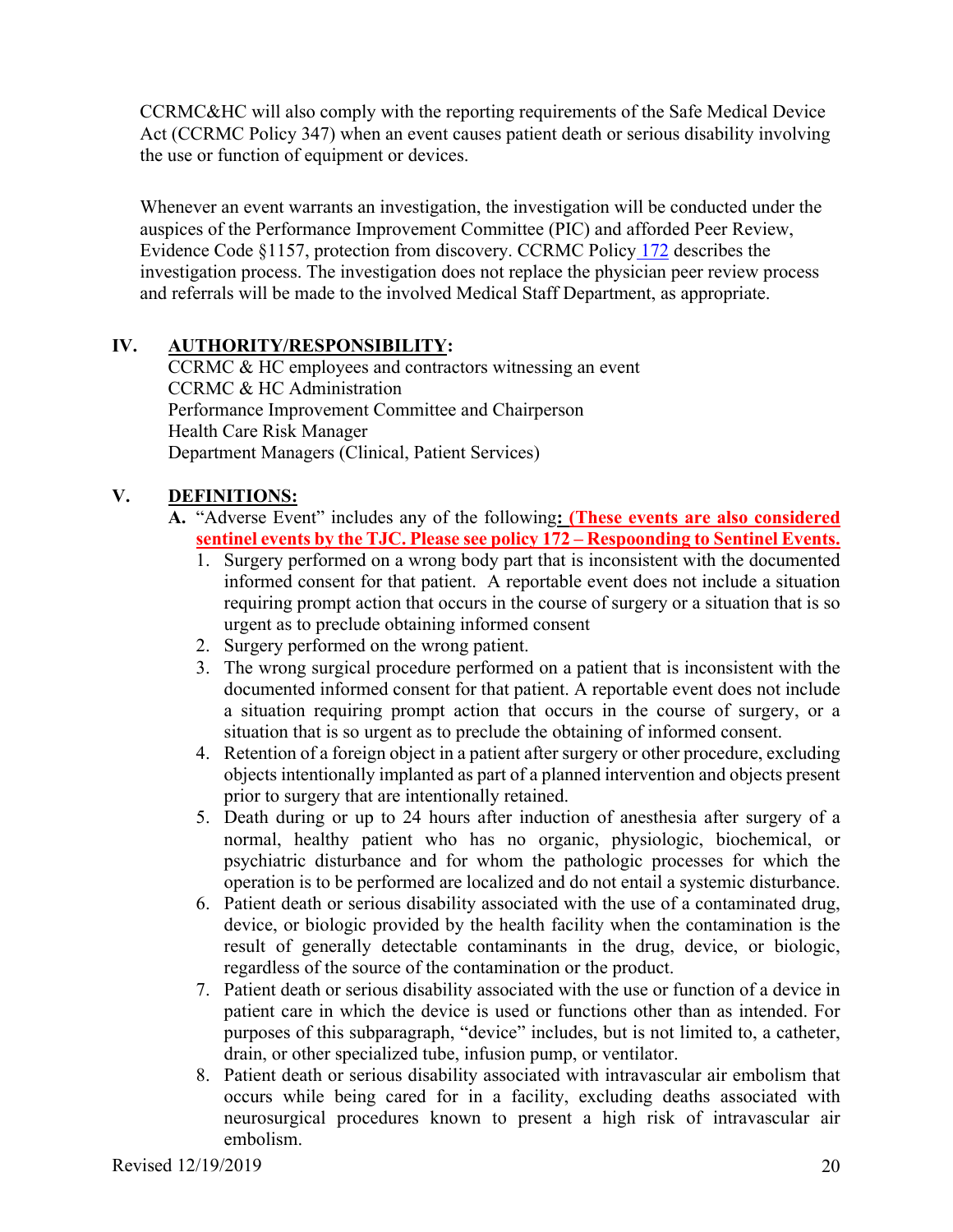- 9. An infant discharged to the wrong person.
- 10. Patient death or serious disability associated with patient disappearance for more than four hours, excluding events involving adults who have competency or decision-making capacity.
- 11. A patient suicide or attempted suicide resulting in serious disability due to patient actions after admission, excluding deaths resulting from self-inflicted injuries that were the reason for admission to the health facility.
- 12. A patient death or serious disability associated with a medication error, including, but not limited to, an error involving the wrong drug, the wrong dose, the wrong patient, the wrong time, the wrong rate, the wrong preparation, or the wrong route of administration, excluding reasonable differences in clinical judgment on drug selection and dose.
- 13. A patient death or serious disability associated with a hemolytic reaction due to the administration of ABO-incompatible blood or blood products.
- 14. Maternal death or serious disability associated with labor or delivery in a low-risk pregnancy, including events that occur within 42 days post-delivery and excluding deaths from pulmonary or amniotic fluid embolism, acute fatty liver of pregnancy, or cardiomyopathy.
- 15. Patient death or serious disability directly related to hypoglycemia, the onset of which occurs while the patient is being cared for in a health facility.
- 16. Death or serious disability, including kernicterus, associated with failure to identify and treat hyperbilirubinemia in neonates during the first 28 days of life. "Hyperbilirubinemia" means bilirubin levels greater than 30 milligrams per deciliter.
- 17. A Stage 3 or 4 ulcer, acquired after admission, excluding progression from Stage 2 to Stage 3 if Stage 2 was recognized upon admission.
- 18. A patient death or serious disability due to spinal manipulative therapy performed at the health facility.
- 19. A patient death or serious disability associated with an electric shock while being cared for in a health facility, excluding events involving planned treatments, such as electric counter shock.
- 20. Any incident in which a line designated for oxygen or other gas to be delivered to a patient contains the wrong gas or is contaminated by a toxic substance.
- 21. A patient death or serious disability associated with a burn incurred from any source while being cared for in a health facility.
- 22. A patient death associated with a fall while being cared for in a health care facility.
- 23. A patient death or serious disability associated with the use of restraints or bedrails while being cared for in a health care facility.
- 24. Any instance of care ordered by or provided by someone impersonating a physician, nurse, pharmacist, or other licensed health care provider.
- 25. The abduction of a patient of any age.
- 26. The sexual assault on a patient within or on the grounds of the facility.
- 27. The death or significant injury of a patient or staff member resulting from a physical assault that occurs within or on the grounds.
- 28. An adverse event or series of adverse events that cause the death or serious disability of a patient, personnel, or visitor.
- 29. Rape, assault (leading to death or permanent loss of function), or homicide of a staff member, licensed independent practitioner, visitor or vendor that occurs within or on the grounds of the facility.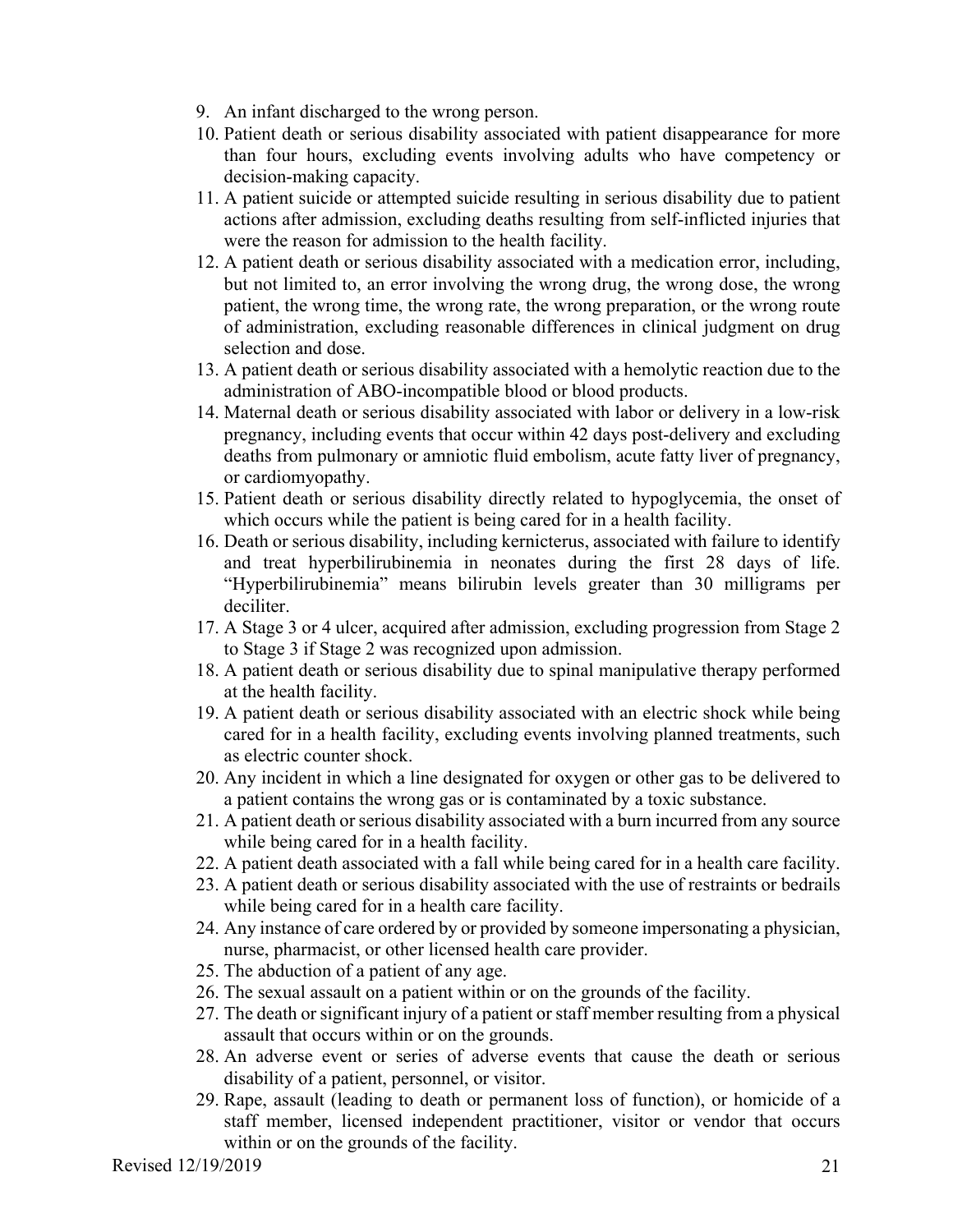- B. "Safety Event" includes:
	- 1. Any unlawful or unauthorized access, use, or disclosure of, patient medical information. This includes inappropriate access to, review or viewing patient medical information without a direct need for medical diagnosis, treatment or other lawful use.
	- 2. AMA, AWOL, and events involving Patient Behaviors, Communication, Diet, Equipment, Falls, Patient injuries, Isolation, Infection Prevention, IV, Medications, Adverse Drug Reactions, Providers, Property, Transfusions, Treatment or Procedures, and other events listed within SERS.
- C. "Restraint or Seclusion Deaths"
	- 1. Any death that occurs while a patient is in restraint or seclusion.
	- 2. Any death that occurs within 24 hours after the patient was removed from restraint or seclusion.
	- 3. Any death that occurs within one week after restraint or seclusion where it is reasonable to assume that use of restraint or seclusion contributed directly or indirectly to a patient's death. "Reasonable to assume" includes deaths related to restrictions of movement for prolonged periods of time, or related to chest compression, restriction of breathing or asphyxiation
- D. "Unusual Occurrences" include:
	- 1. Epidemic outbreak, poisoning, fire, major accident, disaster, other catastrophe or unusual occurrence which threatens the welfare, safety, or health of patients, personnel, or visitors.
- E. "EMTALA" (Emergency Medical Treatment and Active Labor Act)
	- 1. Patient transfers from other hospitals that violate EMTALA regulations, such as: a. Patient is medically unstable for transfer
		- b. CCRMC has not consented to the transfer
		- c. Patient did not consent to transfer
		- d. Other regulatory violations
- F. "Serious disability"

Serious disability means a physical or mental impairment that substantially limits one or more of the major life activities of an individual, or the loss of bodily function, if the impairment or loss lasts more than 7 days or is still present at the time of discharge from an inpatient health care facility, or the loss of a body part.

# **VI. GENERAL PROCEDURE APPLICABLE TO ALL EVENT TYPES**

A. Initial Report to Administration and Risk Management

An event that contributes to or results in death or permanent harm to the patient must be verbally reported to the immediate, on-duty supervisor, and called into the Risk Management Hotline (925-370-5190) immediately, but no later than the end of shift, by the person completing the online SERS application. The immediate supervisor, upon receipt of the verbal report, will notify (page) the Administrator of the Day (AOD), 6034-118, CEO-Hospital, and/or CEO-Ambulatory Care.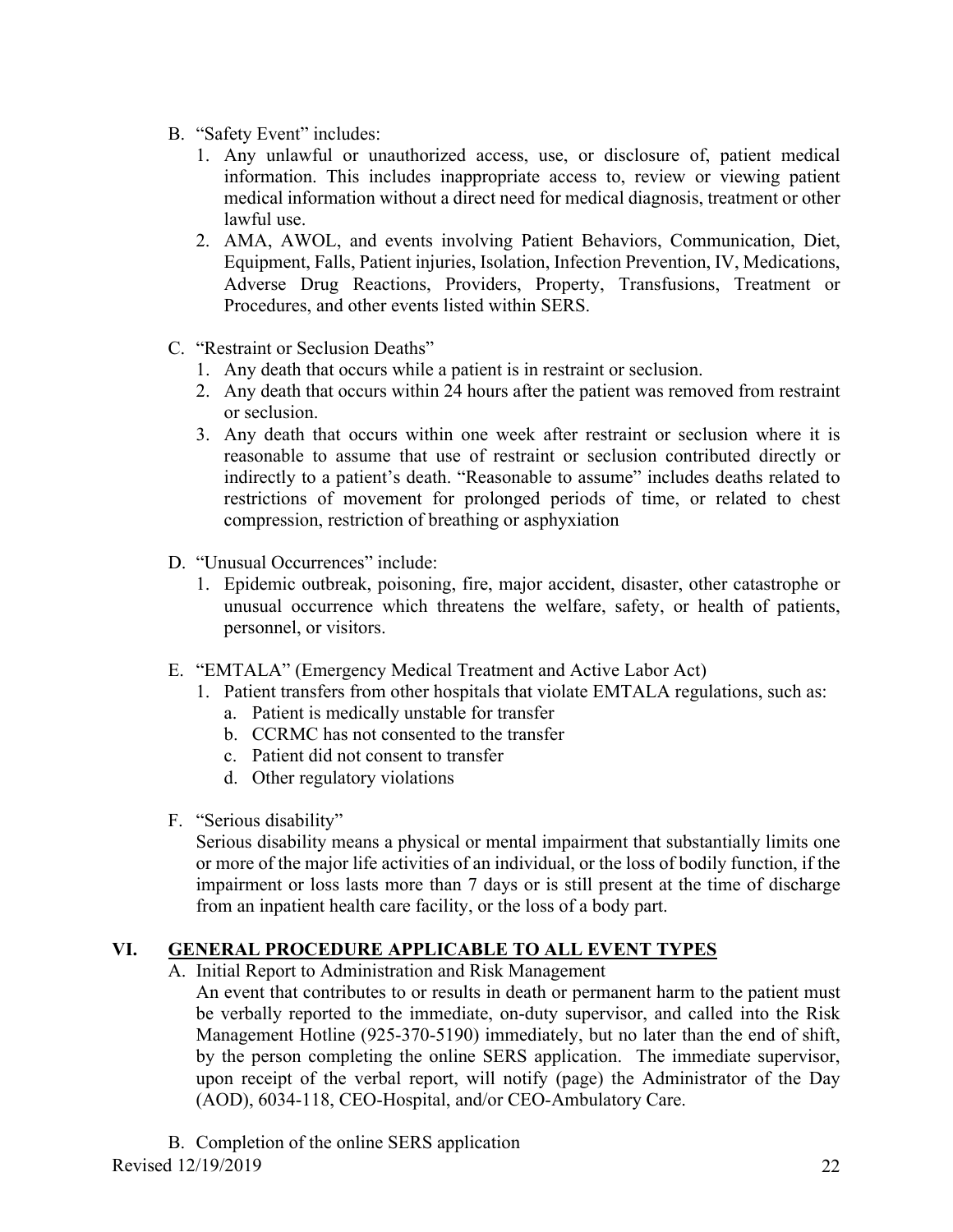- 1. Events are reported and documented utilizing the online SERS application by the employee or county contractor who first becomes aware of the incident.
- 2. Once the initial SERS form is completed on-line. The form is automatically (electronically) sent to the immediate supervisor for review. The supervisor will take any necessary corrective actions, conduct additional fact-finding as needed, complete the manager's section of the SERS form, and forward it (assign a task) to his/her supervisor or department manager.
- 3. The form is also automatically sent to the CEO-Hospital, CEO-Ambulatory Care, COO-Hospital, SPI Director, Facility Director, and Health Care Risk Manager whenever the event is potentially reportable.
- 4. The department manager or supervisor will review the form for completeness and adequacy of corrective action and fact-finding, and "close" the event within the form.
- 5. The Health Care Risk Manager and designee have access to all SERS events from the point of initial entry.
- C. Examination of Patient/Visitor and Documentation in the Medical Record Following any incident which has any potential for injury:
	- 1. Any involved inpatient will be assessed or examined. The occurrence of the incident, its effect on the patient, and outcomes of the examination will be documented in the medical record.
	- 2. Any involved outpatient/visitor will be offered an exam at no charge. During normal working hours, the manager responsible for the area where the injury occurred should facilitate the patient or visitor's exam in the Emergency Department or Health Center, as applicable. The occurrence of the incident, its effect on the patient, and outcomes of the examination should be documented in the medical record. Should the outpatient/visitor refuse the examination, the refusal should be noted in the SERS application and in the medical record, as applicable.
- D. Confidentiality

Events reported in SERS are confidential and should not be copied to paper, or given to the patient or representative. The report, itself, should not be specifically referred to in the patient's medical record.

- E. Determining whether the event is reportable
	- 1. The determination of whether the event is reportable under Health and Safety Code §1279.1(b), §1280.15(b), 42 CFR §482.13(g), or CCR §70737(a) and 71535, will be made by the CEO-CCRMC or CEO-Ambulatory Care, or designee. These individuals will also have the responsibility to submit the initial report to the CDPH or CMS, as well as serve as liaison with that agency during the subsequent investigation process.
		- a. All reports made to regulatory authorities under the above stated regulations will be stored with the Director of Safety & Performance Improvement.
	- 2. Staff may consult with the CCRMC Privacy Coordinator(s) to determine if an unlawful or unauthorized access to PHI is reportable. The determination of whether an unlawful or unauthorized access to PHI is reportable to CDPH and the patient will be made by the Contra Costa County Privacy Officer. The Privacy Officer will have the responsibility to submit the initial report to CDPH. The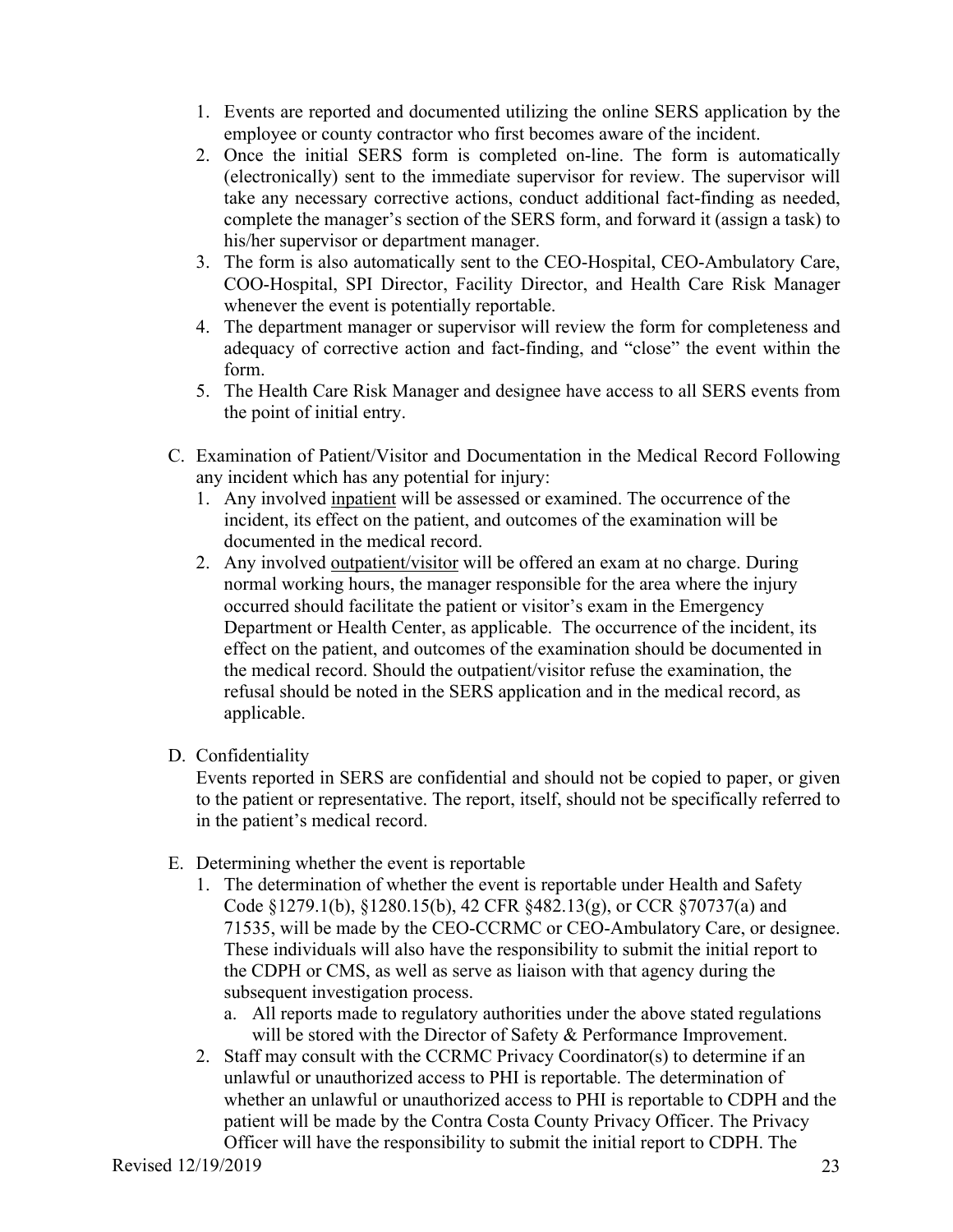Privacy Coordinator(s) will serve as the liaison with that agency. (CCHSD Policy 506-PCC)

a. All reports made to CDPH with regard to the unlawful or unauthorized access to PHI will be stored with the Contra Costa County Privacy Officer.

# **VII. SPECIFIC PROCEDURES BY EVENT TYPE**

- A. Adverse Event: Report to CDPH
	- 1. Time frame for report: No later than five (5) days after the event has been detected; or, if the event is an ongoing urgent or emergent threat to the welfare, health, or safety of patients, personnel, or visitors, not later than twenty-four (24) hours after the adverse event has been detected.
	- 2. How to report: The report shall be submitted pursuant to the requirements set forth by CDPH
		- a. The report will be typed on hospital letterhead and faxed to: California Department of Public Health 510-620-5821
		- b. The body of the report will follow the language as agreed to by CHA and the California Department of Public Health
	- 3. Communication with affected patient
		- a. The patient, or the party responsible for the patient, will be notified by their attending physician of the nature of the adverse event by the time the report to the CDPH is made.
		- b. All of the above disclosures shall be reflected in the patient's record. The patient or the party responsible for the patient shall **not** be provided with a copy of the report.
- B. Restraint or Seclusion Deaths: Report to CMS
	- 1. Time frame for report: No later than close of business the next business day following knowledge of the patient's death.
	- 2. How to report: The report shall be submitted pursuant to the requirements set forth by CMS.
		- a. The report will be faxed to: CMS San Francisco 415-744-2692
		- b. The body of the report will follow the language required by CMS
	- 3. Documentation in the patient's medical record
		- a. The date and time of when the report was made to CMS must be documented in the patient's medical record.
- C. Reportable Unusual Occurrences: Report to CDPH and local health officer
	- 1. Time frame for report: As soon as reasonably practicable.
	- 2. How to report:
		- a. Phone CDPH #=
		- b. Call local health officer #?
- D. Any unlawful or unauthorized access, use, or disclosure of, patient medical information: Report to CCRMC Privacy Coordinator(s) and Contra Costa County Privacy Officers. The Contra Costa County Privacy Officer will report to CDPH, as appropriate (CCHSD Policy 506-PCC)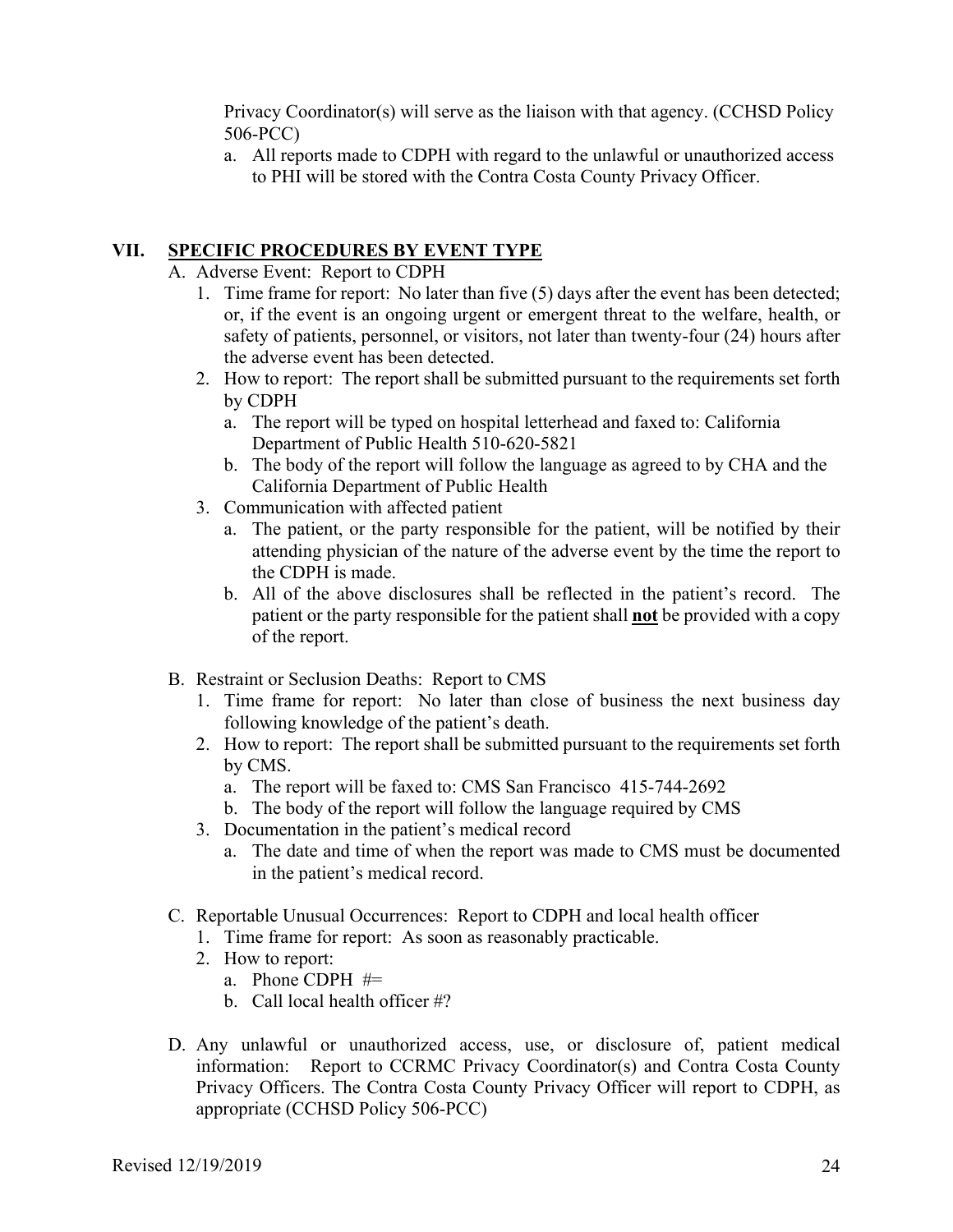- 1. Time frame for reporting to the Privacy Officer: Immediately upon knowledge of breach
- 2. How to report: SERS
- 3. Letter to the patient or representative (last known address) regarding the unauthorized or unlawful access will be made by the Privacy Officer.
- E. Appeal of Penalty issued by CDPH

If a penalty is imposed and the decision is made to contest it, the CEO shall be contacted within 10 days of our notice of the penalty, to request an adjudicative hearing, pursuant to Health and Safety Code §100171 or 131071 and the provisions of Government Code 11400 and 11500 et seq. Payment of outstanding penalties will be paid only if, 1) the findings have not been reversed in whole or in part, and 2) the appeal process has been exhausted.

# **VIII. RESPONSIBLE STAFF PERSON:**

CCRMC&HC Health Care Risk Manager

REVIEWED/REVISED: 6/07, 10/07; 7/08; 12/08; 10/09, 8/13